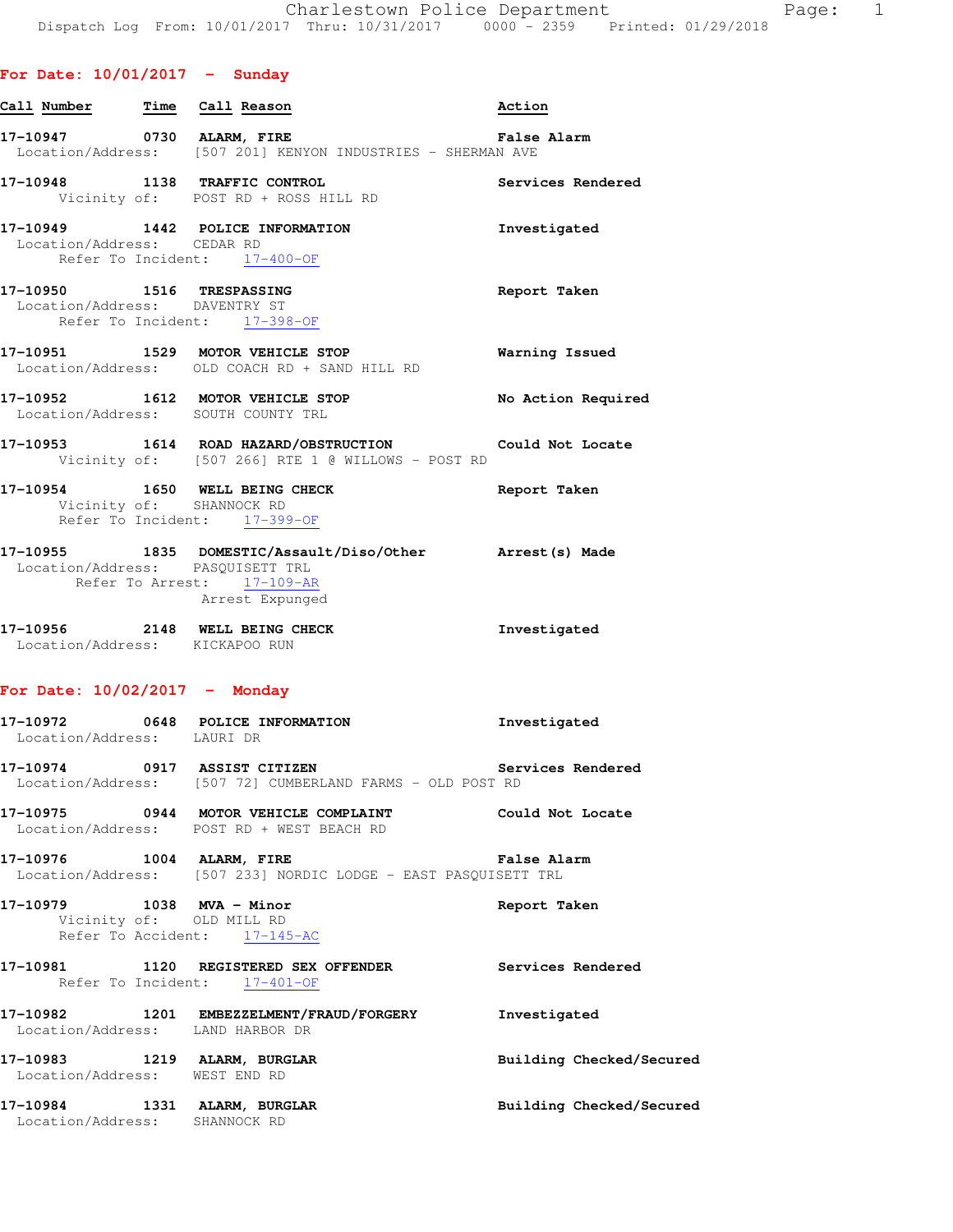| Location/Address: BOTKA DR                                            | 17-10985 1944 OFFICER WANTED                                                                                                                                                                                                                                                                                       | Services Rendered        |
|-----------------------------------------------------------------------|--------------------------------------------------------------------------------------------------------------------------------------------------------------------------------------------------------------------------------------------------------------------------------------------------------------------|--------------------------|
|                                                                       | 17-10986 1949 POLICE INFORMATION No Action Required<br>Location/Address: [507 72] CUMBERLAND FARMS - OLD POST RD                                                                                                                                                                                                   |                          |
| 17-10988 2043 VANDALISM<br>Location/Address: BAXTER ST                | Refer To Incident: 17-402-OF                                                                                                                                                                                                                                                                                       | Report Taken             |
| For Date: $10/03/2017$ - Tuesday                                      |                                                                                                                                                                                                                                                                                                                    |                          |
|                                                                       | 17-10995 0134 ALARM, BURGLAR<br>Location/Address: [507 455] SHIRLEY DR                                                                                                                                                                                                                                             | Building Checked/Secured |
|                                                                       | 17-10999 1330 ROAD HAZARD/OBSTRUCTION Removed Hazard<br>Location/Address: SOUTH COUNTY TRL + LAURI DR                                                                                                                                                                                                              |                          |
| Age: 17<br>Age: 15                                                    | 17-11001 1441 DIS CONDUCT / FIGHT Peace Restored<br>Location/Address: OLD MILL RD + TIMBER RIDGE RD<br>Refer To Summons: 17-123-AR<br>Juvenile Arrest<br>Charges: DISORDERLY CONDUCT<br>Refer To Summons: $\frac{17-124-AR}{12}$<br>Juvenile Arrest<br>Charges: DISORDERLY CONDUCT<br>Refer To Incident: 17-403-OF |                          |
|                                                                       | 17-11002 1637 POLICE INFORMATION Investigated<br>Location/Address: [507 642] CHARLESTOWN POLICE DEPARTMENT - OLD POST RD                                                                                                                                                                                           |                          |
| Refer To Incident: 17-404-OF                                          | 17-11003 1807 EMBEZZELMENT/FRAUD/FORGERY Report Taken<br>Location/Address: [507 642] CHARLESTOWN POLICE DEPARTMENT - OLD POST RD                                                                                                                                                                                   |                          |
|                                                                       | 17-11004 1847 ANIMAL COMPLAINT COULD Could Not Locate<br>Location/Address: ROSS HILL RD + KLONDIKE RD                                                                                                                                                                                                              |                          |
|                                                                       | 17-11005 1909 DISABLED MV<br>Location/Address: POST RD + WEST BEACH RD                                                                                                                                                                                                                                             | Services Rendered        |
| Location/Address: INDIAN CHURCH RD                                    | 17-11006 1959 ASSIST OTHER AGENCY                                                                                                                                                                                                                                                                                  | Services Rendered        |
| 17-11007 2157 ALARM, BURGLAR<br>Location/Address: OLD POST RD         |                                                                                                                                                                                                                                                                                                                    | Services Rendered        |
| 17-11008 2232 ANIMAL COMPLAINT<br>Location/Address: ALTON CAROLINA RD |                                                                                                                                                                                                                                                                                                                    | Investigated             |
|                                                                       | 17-11009 2305 SUSPICIOUS ACTIVITY/VEHICLE Services Rendered<br>Location/Address: [507 19] CHARLESTOWN ELEMENTARY SCHOOL - CAROLINA BACK RD                                                                                                                                                                         |                          |

## **For Date: 10/04/2017 - Wednesday**

| 17-11029<br>Location/Address: | 1121 | MOTOR VEHICLE STOP<br>SOUTH COUNTY TRL + MAPLE LAKE FARM RD         | No Action Required |
|-------------------------------|------|---------------------------------------------------------------------|--------------------|
| 17-11030                      | 1158 | MOTOR VEHICLE STOP<br>Location/Address: EAST BEACH RD + PARADISE LN | Warning Issued     |
| 17–11031<br>Location/Address: | 1232 | MOTOR VEHICLE STOP<br>SOUTH COUNTY TRL + SHERMAN AVE                | Warning Issued     |
| 17-11035                      | 1452 | SUSPICIOUS ACTIVITY/VEHICLE                                         | Services Rendered  |

 Location/Address: POST RD Refer To Incident: 17-405-OF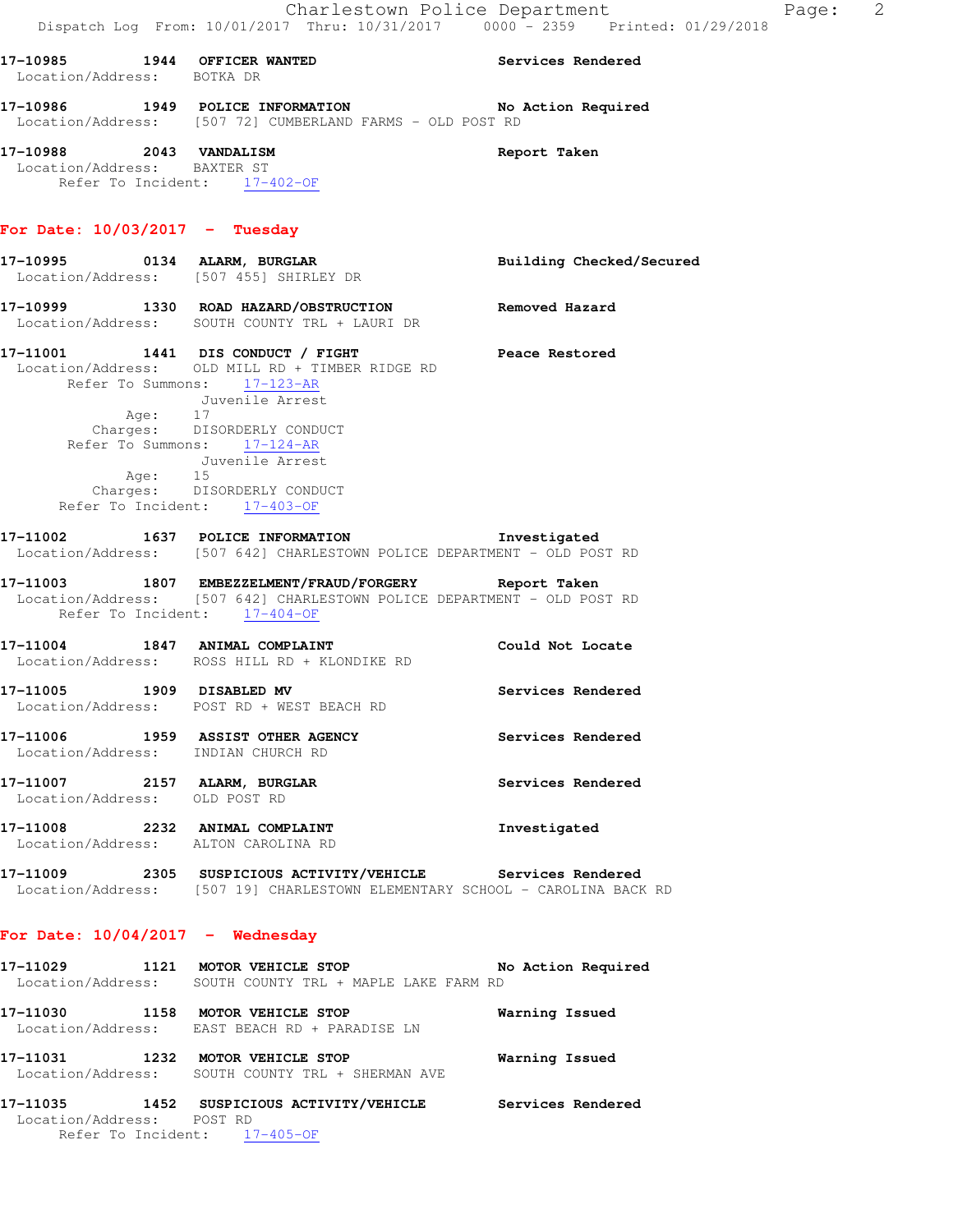**17-11037 1706 MVA - Minor Report Taken**  Location/Address: WHIPPLE DR Refer To Accident: 17-147-AC

**17-11042 1909 ALARM, BURGLAR Building Checked/Secured**  Location/Address: [507 677] EAST BEACH RD

## **For Date: 10/05/2017 - Thursday**

**17-11063 0155 ALARM, BURGLAR Building Checked/Secured**  Location/Address: [507 848] ADARE'S BOUTIQUE - OLD POST RD

**17-11070 0516 TRAFFIC CONTROL Warning Issued**  Location/Address: POST RD + SCHOOLHOUSE POND RD

**17-11071 0633 ALARM, BURGLAR Building Checked/Secured**  Location/Address: [507 660] AB HOXIE - OLD POST RD

**17-11072 0921 ASSIST CITIZEN Services Rendered**  Location/Address: [507 72] CUMBERLAND FARMS - OLD POST RD

**17-11074 1049 MOTOR VEHICLE COMPLAINT Taken/Refered to Other A**  Location/Address: [507 258] RTE 1 @ SOUTH KINGSTOWN LINE (MM 11.4) - POST RD

**17-11077 1135 MOTOR VEHICLE STOP Warning Issued**  Location/Address: [507 260] RTE 1 @ GENERAL STANTON - POST RD

**17-11079 1242 MOTOR VEHICLE COMPLAINT Investigated**  Location/Address: WEST BEACH RD + SEA BREEZE AVE

**17-11080 1249 TRANSPORT Services Rendered**  Location/Address: [507 642] CHARLESTOWN POLICE DEPARTMENT - OLD POST RD

**17-11081 1250 VANDALISM Investigated**  Location/Address: SHANNOCK RD

**17-11083 1530 ALARM, BURGLAR Services Rendered**  Location/Address: SCAPA FLOW RD

**17-11084 1617 ANIMAL COMPLAINT Investigated**  Location/Address: COLUMBIA HEIGHTS RD Refer To Incident: 17-406-OF

## **For Date: 10/06/2017 - Friday**

**17-11092 0035 SUSPICIOUS ACTIVITY/VEHICLE Investigated**  Location/Address: [507 247] HUNGRY HAVEN RESTAURANT - SOUTH COUNTY TRL **17-11103 0126 MOTOR VEHICLE STOP Warning Issued**  Location/Address: POST RD + CROSS MILLS RD **17-11110 0220 POLICE INFORMATION Services Rendered**  Location/Address: [507 642] CHARLESTOWN POLICE DEPARTMENT - OLD POST RD **17-11111 0256 DISABLED MV Services Rendered**  Location/Address: [507 261] RTE 1 @ STATE GARAGE - POST RD **17-11112 0517 TRAFFIC CONTROL Services Rendered**  Location/Address: POST RD + SOUTH COUNTY TRL **17-11115 0857 ROAD HAZARD/OBSTRUCTION Could Not Locate** 

Location/Address: CAROLINA BACK RD

**17-11116 1031 MOTOR VEHICLE STOP Warning Issued**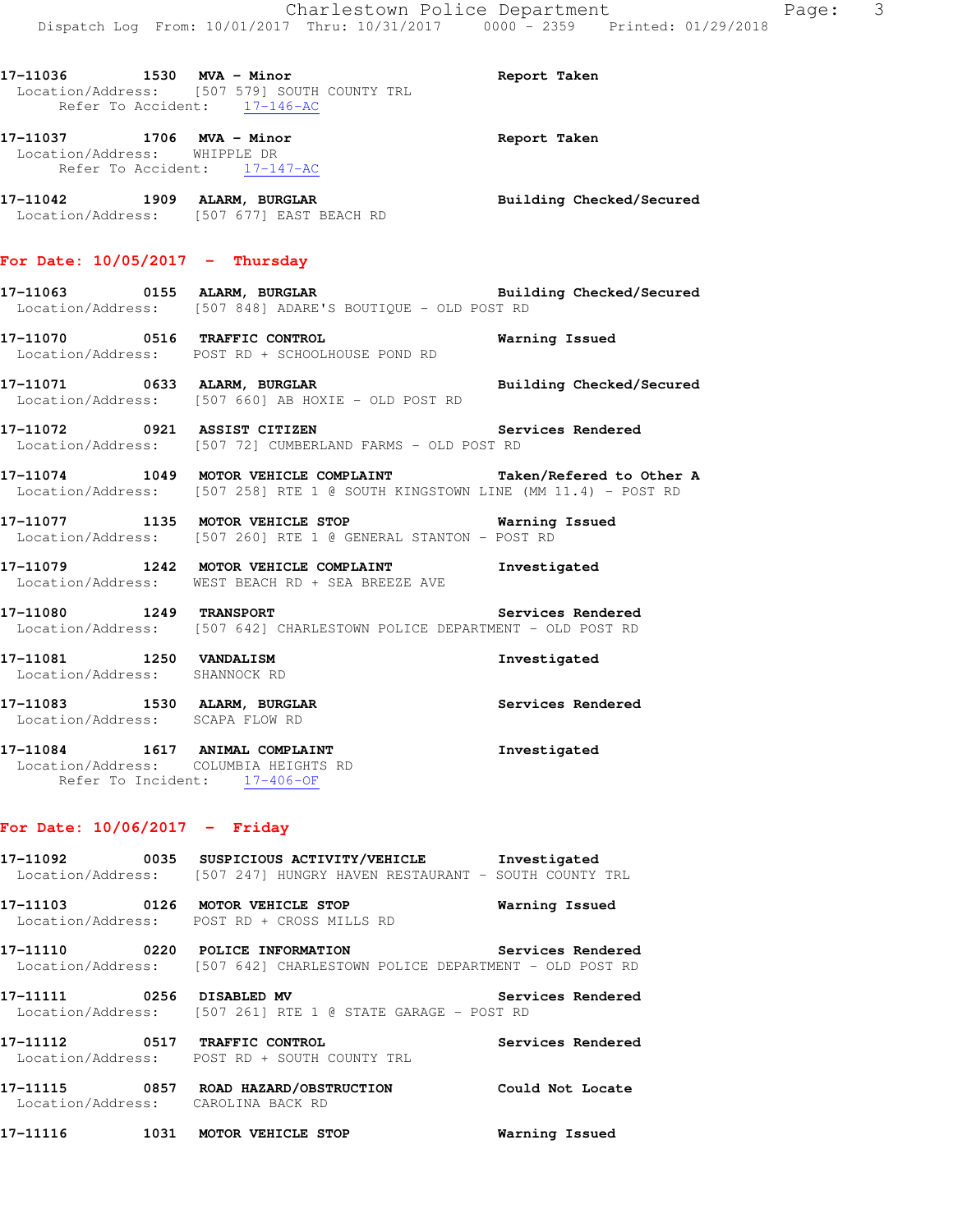|                                    |                                                                                                                                                                                               | Charlestown Police Department Page: 4 |  |
|------------------------------------|-----------------------------------------------------------------------------------------------------------------------------------------------------------------------------------------------|---------------------------------------|--|
|                                    | Dispatch Log From: 10/01/2017 Thru: 10/31/2017 0000 - 2359 Printed: 01/29/2018                                                                                                                |                                       |  |
|                                    | Location/Address: POST RD + GENERAL STANTON LN                                                                                                                                                |                                       |  |
|                                    | 17-11117 1042 ROAD HAZARD/OBSTRUCTION Removed Hazard<br>Vicinity of: [507 18] CHARLESTOWN CHAMBER OF COMMERCE - OLD POST RD                                                                   |                                       |  |
|                                    | 17-11120 1108 TRESPASSING<br>Location/Address: COLUMBIA HEIGHTS RD                                                                                                                            | Investigated                          |  |
|                                    | 17-11123 1416 ASSIST OTHER POLICE DEPT Could Not Locate<br>Location/Address: [507 937] GEMELLI BISTRO - FALCONE LN                                                                            |                                       |  |
| Location/Address: BUCKEYE BROOK RD | 17-11124 1509 DIS CONDUCT / FIGHT Report Taken<br>Refer To Incident: $\frac{17-407-OF}{25}$                                                                                                   |                                       |  |
|                                    | 17-11125 1538 TOWN COUNCIL DOCKET DELIVERY Services Rendered<br>Location/Address: [507 1] CHARLESTOWN TOWN HALL - SOUTH COUNTY TRL                                                            |                                       |  |
| Location/Address: UNKURI DR        | 17-11126 1543 SUSPICIOUS ACTIVITY/VEHICLE Could Not Locate                                                                                                                                    |                                       |  |
|                                    | 17-11127 1548 MVA - Minor and School and School and School and School and School and School and School and School<br>Location/Address: [507 376] SAINT JAMES CHURCH - MATUNUCK SCHOOLHOUSE RD |                                       |  |
|                                    | 17-11129 1611 ASSIST OTHER POLICE DEPT No Action Required<br>Location/Address: [507 293] RTE 1A @ WESTERLY LINE - OLD POST RD                                                                 |                                       |  |
| Location/Address: KLONDIKE RD      | 17-11130 1616 ASSIST OTHER TOWN DEPT Threstigated                                                                                                                                             |                                       |  |
|                                    | 17-11131 1647 MOTOR VEHICLE STOP No Action Required<br>Vicinity of: [507 9] BRENDA'S BEAUTY SALON - ALTON CAROLINA RD                                                                         |                                       |  |
| Location/Address: LAKESIDE DR      | 17-11132 1726 TOWN COUNCIL DOCKET DELIVERY Services Rendered                                                                                                                                  |                                       |  |
| Location/Address: BRIARWOOD DR     | 17-11134 1926 TOWN COUNCIL DOCKET DELIVERY Services Rendered                                                                                                                                  |                                       |  |
|                                    | 17-11135 2019 DISABLED MV<br>Location/Address: POST RD + EAST BEACH RD                                                                                                                        | Could Not Locate                      |  |
| Location/Address: LAND HARBOR DR   | 17-11136 2044 POLICE INFORMATION                                                                                                                                                              | Investigated                          |  |
|                                    | 17-11137 2050 ANIMAL COMPLAINT Taken to Family/Guardian<br>Location/Address: [507 1] CHARLESTOWN TOWN HALL - SOUTH COUNTY TRL                                                                 |                                       |  |
| For Date: $10/07/2017 -$ Saturday  |                                                                                                                                                                                               |                                       |  |
| Location/Address: LAND HARBOR DR   | 17-11146 0835 FOLLOW-UP INVESTIGATION Could Not Locate                                                                                                                                        |                                       |  |
|                                    | 17-11147 0927 ASSIST CITIZEN Services Rendered<br>Location/Address: [507 246] OLD MILL RD + INDIAN CHURCH RD                                                                                  |                                       |  |
|                                    | 17-11149 1155 Boating - Assistance Services Rendered<br>Location/Address: [507 339] QUONOCHONTAUG POND - WEST BEACH RD                                                                        |                                       |  |
|                                    | 17-11151 1308 BOATING - VESSEL VIOLATION Warning Issued<br>Location/Address: [507 339] QUONOCHONTAUG POND - WEST BEACH RD                                                                     |                                       |  |
|                                    | 17-11152 1323 MOTOR VEHICLE STOP Warning Issued<br>Location/Address: POST RD + FALCONE LN                                                                                                     |                                       |  |
|                                    | 17-11153 1335 FOLLOW-UP INVESTIGATION Services Rendered<br>Location/Address: [507 642] CHARLESTOWN POLICE DEPARTMENT - OLD POST RD                                                            |                                       |  |

**17-11154 1640 MOTOR VEHICLE COMPLAINT Warning Issued**  Location/Address: POST RD + EAST BEACH RD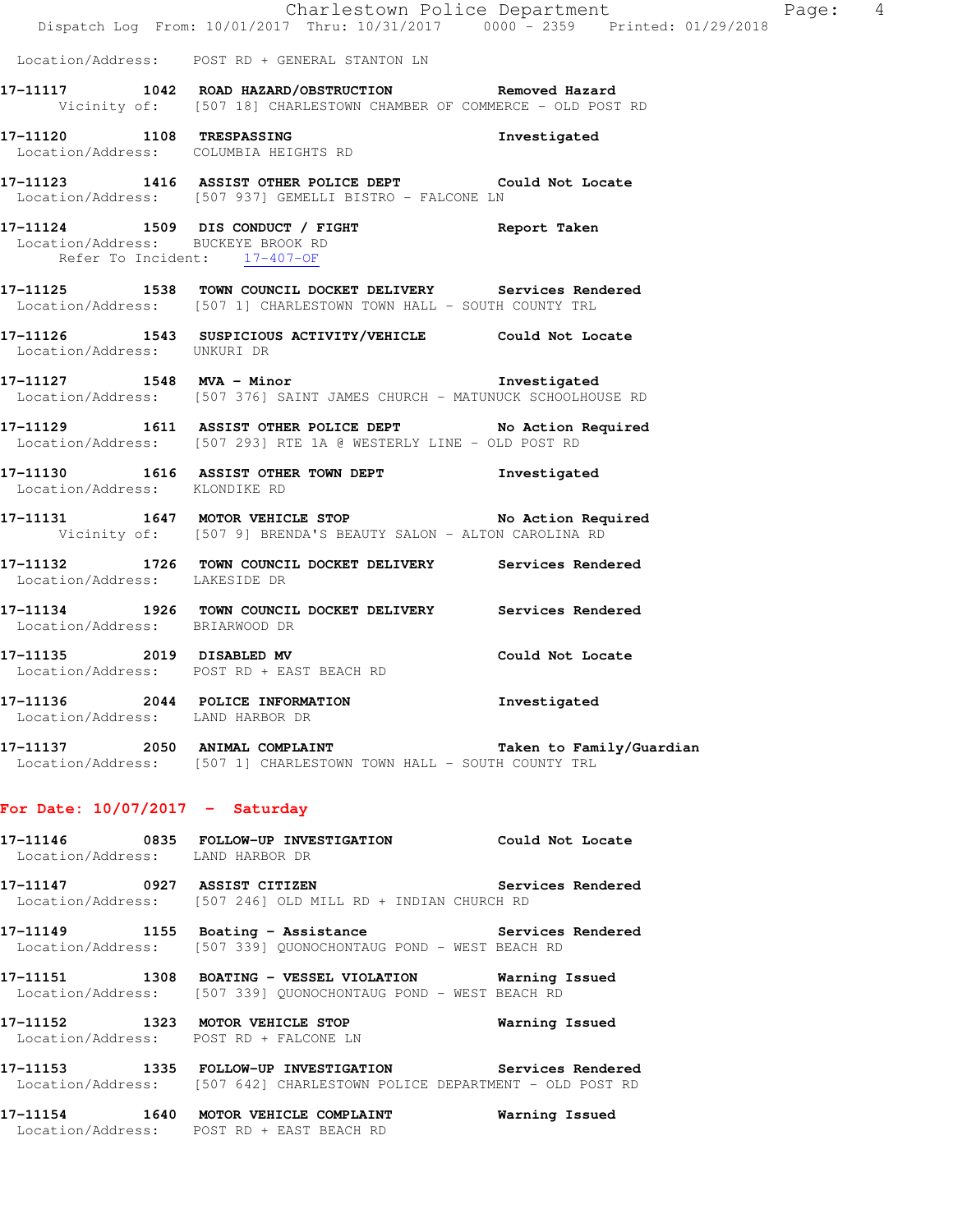**17-11155 1643 POLICE INFORMATION Investigated**  Location/Address: [507 903] SOUTH COUNTY SAND AND GRAVEL - OLD POST RD

**17-11158 1934 POLICE INFORMATION Investigated**  Vicinity of: SHANNOCK RD

**17-11159 2013 SUSPICIOUS ACTIVITY/VEHICLE No Action Required**  Vicinity of: [507 875] NINIGRET PARK - DOG PARK - PARK LN

**17-11162 2340 ALARM, BURGLAR Building Checked/Secured**  Location/Address: [507 726] COVE DR

**17-11163 2352 ALARM, BURGLAR Services Rendered**  Location/Address: [507 23] U.S. FISH & WILDLIFE HEADQUARTERS - BEND RD

#### **For Date: 10/08/2017 - Sunday**

**17-11169 0311 OFFICER WANTED Investigated**  Location/Address: BOTKA DR **17-11173 0523 MOTOR VEHICLE STOP Warning Issued** 

Location/Address: POST RD + SOUTH COUNTY TRL

**17-11177 0940 ALARM, BURGLAR Services Rendered**  Location/Address: [507 530] NARRAGANSETT INDIAN FOUR WINDS COMMUNITY CENT - SOUTH COUNTY TRL

**17-11178 1035 OFFICER WANTED Could Not Locate**  Location/Address: [507 205] THE BAKERY - CHARLESTOWN BEACH RD

**17-11179 1127 ROAD HAZARD/OBSTRUCTION Services Rendered**  Location/Address: [507 531] NARRAGANSETT INDIAN TRIBAL HEALTH CENTER - SOUTH COUNTY TRL

**17-11183 1633 SUSPICIOUS ACTIVITY/VEHICLE Services Rendered**  Location/Address: CAROLINA BACK RD + SOUTH COUNTY TRL

**17-11184 1824 ASSIST CITIZEN Services Rendered**  Location/Address: [507 864] STATE OF RHODE ISLAND DOT GARAGE - CROSS MILLS RD

**17-11185 1902 MOTOR VEHICLE STOP Warning Issued**  Location/Address: [507 66] WILLOWS RESORT - POST RD

**17-11186 1917 SERVE SUMMONS Services Rendered**  Location/Address: LAND HARBOR DR

## **For Date: 10/09/2017 - Monday**

| 17–11197<br>0105<br>Location/Address: | MOTOR VEHICLE STOP<br>POST RD + NARROW LN                        | Citation Issued    |
|---------------------------------------|------------------------------------------------------------------|--------------------|
| 0616<br>17–11205<br>Location/Address: | MOTOR VEHICLE STOP<br>POST RD + SCHOOLHOUSE POND RD              | Warning Issued     |
| 17-11206<br>0617<br>Location/Address: | TRAFFIC CONTROL<br>POST RD + PROSSER TRL                         | No Action Required |
| 0700<br>17–11207<br>Location/Address: | TRAFFIC CONTROL<br>SOUTH COUNTY TRI. + MAPLE LAKE FARM RD        | Citation Issued    |
| 17-11208<br>0910<br>Location/Address: | <b>INFORMATION</b><br>POLICE<br>1507 201 NINIGRET PARK - PARK LN | Investigated       |

**17-11209 0950 ALARM, FIRE Investigated**  Location/Address: [507 602] SHELTER HARBOR GOLF CLUB - OLD POST RD

**17-11210 1009 TAMPERING w/ M/V Investigated**  Location/Address: NARROW LN Refer To Incident: 17-408-OF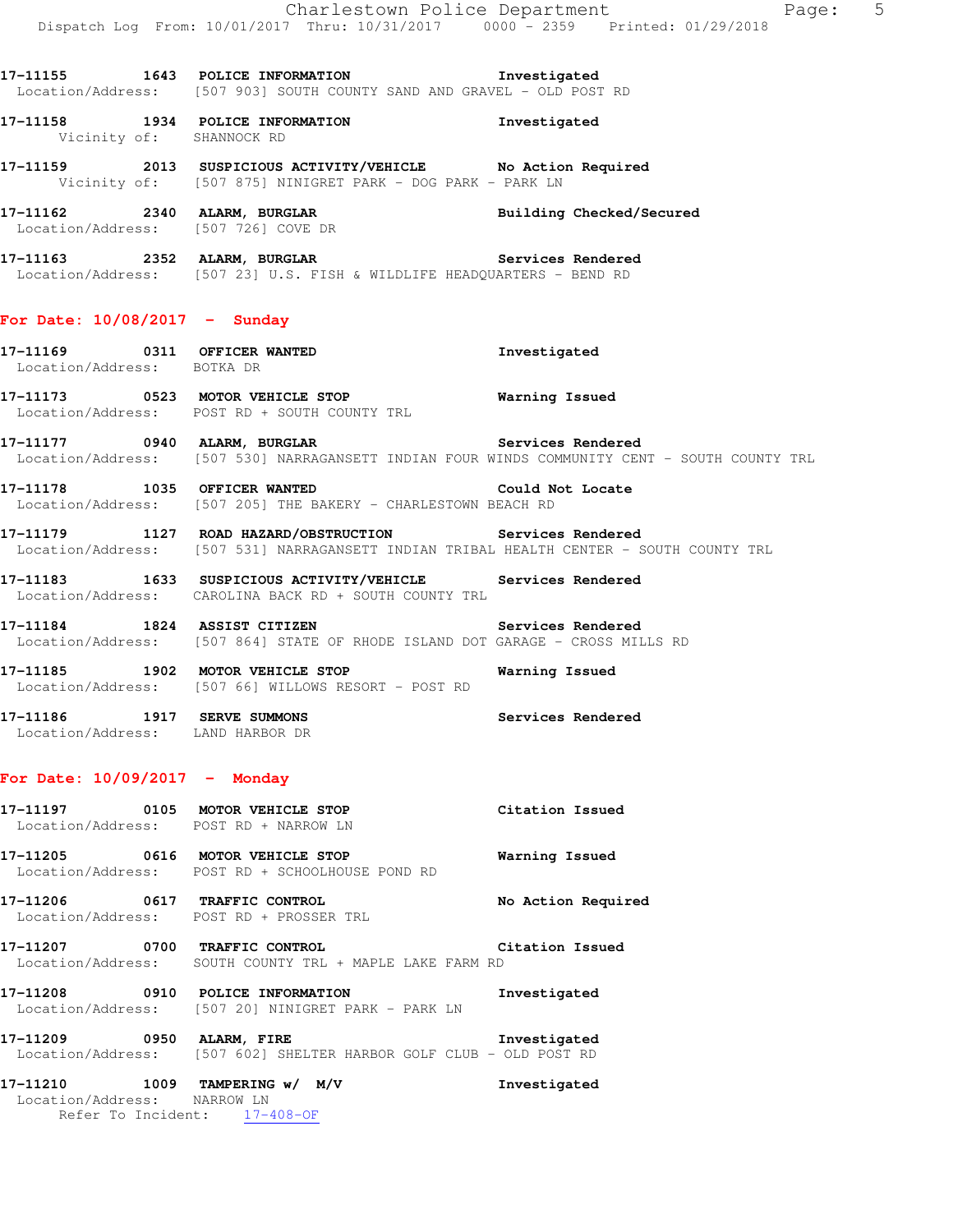Refer To Incident: 17-409-OF **17-11216 1507 EMBEZZELMENT/FRAUD/FORGERY Report Taken**  Location/Address: QUAIL LN Refer To Incident: 17-410-OF

**17-11217 1521 OFFICER WANTED Investigated**  Location/Address: PASQUISETT TRL Refer To Incident: 17-411-OF

**17-11218 1651 MVA - Minor Report Taken**  Location/Address: OLD POST RD + CROSS MILLS RD Refer To Accident: 17-148-AC

## **For Date: 10/10/2017 - Tuesday**

Location/Address: WEST CASTLE WAY

| 17-11219<br>Location/Address: | 0007 | FOLLOW-UP INVESTIGATION<br>PASQUISETT TRL                                    | Investigated             |
|-------------------------------|------|------------------------------------------------------------------------------|--------------------------|
| 17-11230<br>Location/Address: | 0217 | ALARM, BURGLAR<br>BLUEBERRY LN                                               | Building Checked/Secured |
| 17–11231<br>Location/Address: | 0320 | ALARM, BURGLAR<br>PINE TREE RD                                               | Building Checked/Secured |
| 17-11232                      | 0440 | <b>MOTOR VEHICLE STOP</b><br>Location/Address: POST RD + SCHOOLHOUSE POND RD | Warning Issued           |
| 17–11233<br>Location/Address: | 0500 | MOTOR VEHICLE STOP<br>SK LINE - POST RD                                      | Warning Issued           |
| 17-11234                      |      | 0628 MOTOR VEHICLE STOP<br>Location/Address: POST RD + GENERAL STANTON LN    | Warning Issued           |
| 17-11235                      | 0648 | TRAFFIC CONTROL                                                              | Warning Issued           |

**17-11236 0907 ASSIST CITIZEN Services Rendered**  Location/Address: [507 256] D&L LOBSTER EXPRESS - ROSS HILL RD

**17-11239 0958 MOTOR VEHICLE STOP Warning Issued**  Location/Address: [507 261] RTE 1 @ STATE GARAGE (MILE MARKER 9.6) - POST RD

**17-11243 1417 MVA - Minor Report Taken**  Location/Address: OLD POST RD Refer To Accident: 17-149-AC

Location/Address: CAROLINA BACK RD

**17-11244 1435 OFFICER WANTED Investigated**  Location/Address: [507 642] CHARLESTOWN POLICE DEPARTMENT - OLD POST RD

**17-11247 1703 OFFICER WANTED Investigated**  Location/Address: LAUREL RD Refer To Incident: 17-413-OF **17-11248 1710 MOTOR VEHICLE STOP Warning Issued**  Location/Address: EAST BEACH RD **17-11249 1742 FOLLOW-UP INVESTIGATION Services Rendered**  Location/Address: AUBURN DR **17-11250 1802 ANIMAL COMPLAINT Services Rendered**  Location/Address: SHANNOCK RD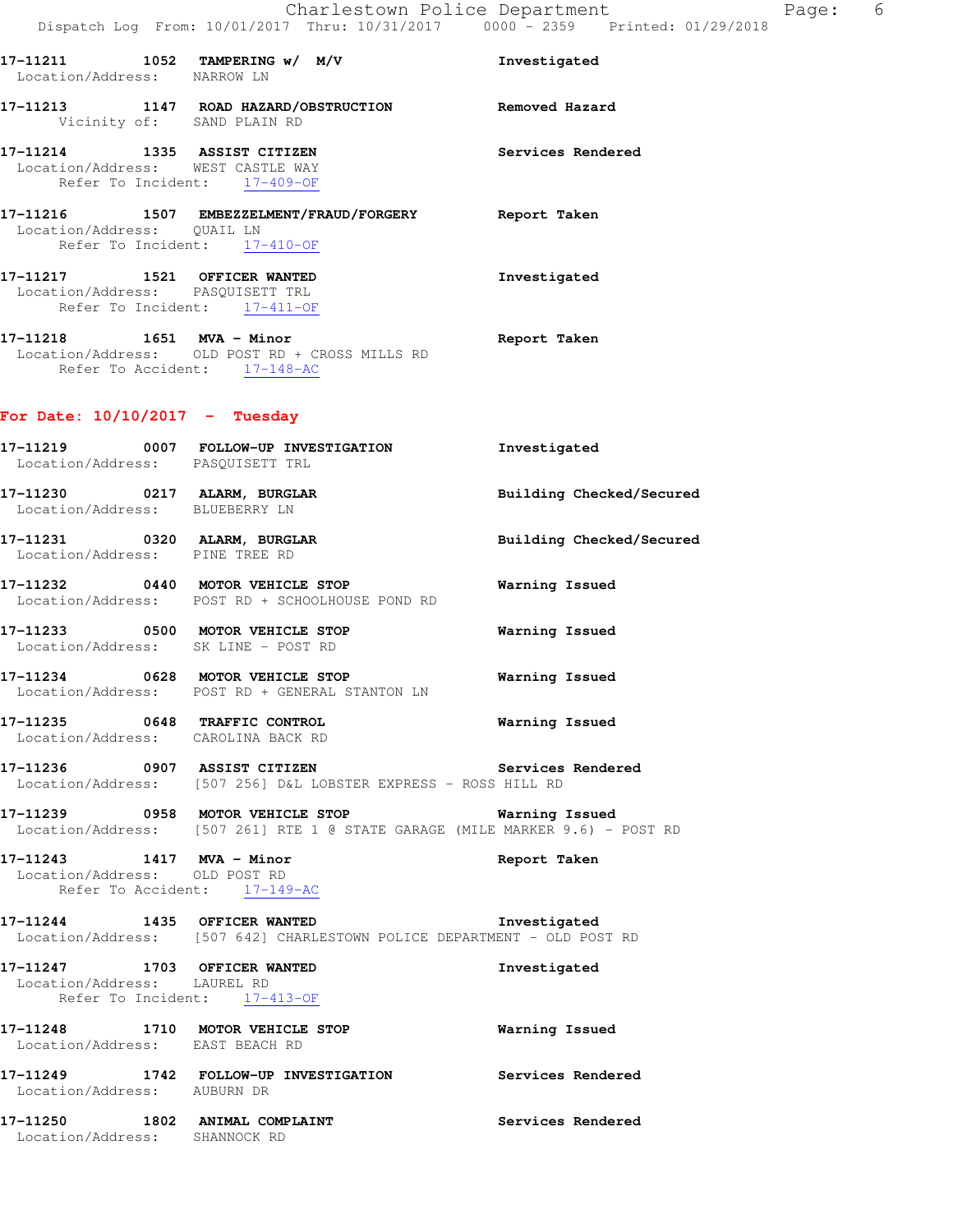| Location/Address: CRESTWOOD LN                               | 17-11251 1838 SUSPICIOUS ACTIVITY/VEHICLE Services Rendered                                                                                             |                          |
|--------------------------------------------------------------|---------------------------------------------------------------------------------------------------------------------------------------------------------|--------------------------|
| Location/Address: OLD RD                                     | 17-11252 1847 FOLLOW-UP INVESTIGATION Could Not Locate                                                                                                  |                          |
| Location/Address: LAURI DR                                   | 17-11254 1855 FOLLOW-UP INVESTIGATION Services Rendered                                                                                                 |                          |
| 17-11255 1920 TRESPASSING<br>Location/Address: SAND PLAIN RD | Refer To Arrest: 17-111-AR<br>Arrest: MULRATH, AMANDA L<br>Address: 15 SAND PLAIN RD CHARLESTOWN, RI<br>Age: 30<br>Charges: DOMESTIC-DISORDERLY CONDUCT | Arrest (s) Made          |
| Location/Address: BUCKEYE BROOK RD                           | 17-11256 1936 ALARM, BURGLAR                                                                                                                            | Building Checked/Secured |
| Location/Address: KLONDIKE RD                                | 17-11257 2014 POLICE INFORMATION                                                                                                                        | <b>Services Rendered</b> |
|                                                              | 17-11258 2029 AIRCRAFT COMPLAINT<br>Location/Address: POST RD + CROSS MILLS RD                                                                          | Services Rendered        |
|                                                              | 17-11259 2329 SUSPICIOUS ACTIVITY/VEHICLE Investigated<br>Location/Address: [507 1] CHARLESTOWN TOWN HALL - SOUTH COUNTY TRL                            |                          |
|                                                              | 17-11260 2348 OFFICER WANTED <b>17-11260</b> Unfounded<br>Location/Address: OLD COACH RD + SAND HILL RD                                                 |                          |
| For Date: $10/11/2017$ - Wednesday                           |                                                                                                                                                         |                          |

|         | 17-11266 0041 MOTOR VEHICLE STOP<br>Location/Address: POST RD + PROSSER TRL<br>Refer To Arrest: 17-112-AR | Arrest(s) Made |
|---------|-----------------------------------------------------------------------------------------------------------|----------------|
| Age: 29 | Arrest: DESCHAMPS, ASHLEY M<br>Address: 110 GROVE LN PASCOUQ, RI                                          |                |
|         | Charges: DUI OF LIQUOR OR DRUGS-1ST OFFENSE .10-.15                                                       |                |
|         | 17-11270 0249 MOTOR VEHICLE STOP<br>Location/Address: SK LINE - POST RD                                   | Warning Issued |
|         | 17-11273 0321 MOTOR VEHICLE STOP<br>Location/Address: RICHMOND LINE - ALTON CAROLINA RD                   | Warning Issued |
|         | 17-11275 0417 MOTOR VEHICLE STOP<br>Location/Address: SK LINE - POST RD                                   | Warning Issued |
|         | 17-11276 0537 MOTOR VEHICLE STOP<br>Location/Address: POST RD + SCHOOLHOUSE POND RD                       | Warning Issued |
|         | 17-11277 0545 MOTOR VEHICLE STOP<br>Location/Address: SK LINE - POST RD                                   | Warning Issued |
|         | $17-11278$ 0613 MOTOR VEHICLE STOP                                                                        | Warning Issued |

 Location/Address: POST RD + SCHOOLHOUSE POND RD **17-11279 0744 LARCENY Report Taken**  Location/Address: CEDAR RD

Refer To Incident: 17-414-OF

## **17-11280 0843 SUSPICIOUS ACTIVITY/VEHICLE Investigated**  Location/Address: [507 570] DRIFTWOOD DR

**17-11281 0905 ALARM, BURGLAR Building Checked/Secured**  Location/Address: [507 23] U.S. FISH & WILDLIFE HEADQUARTERS - BEND RD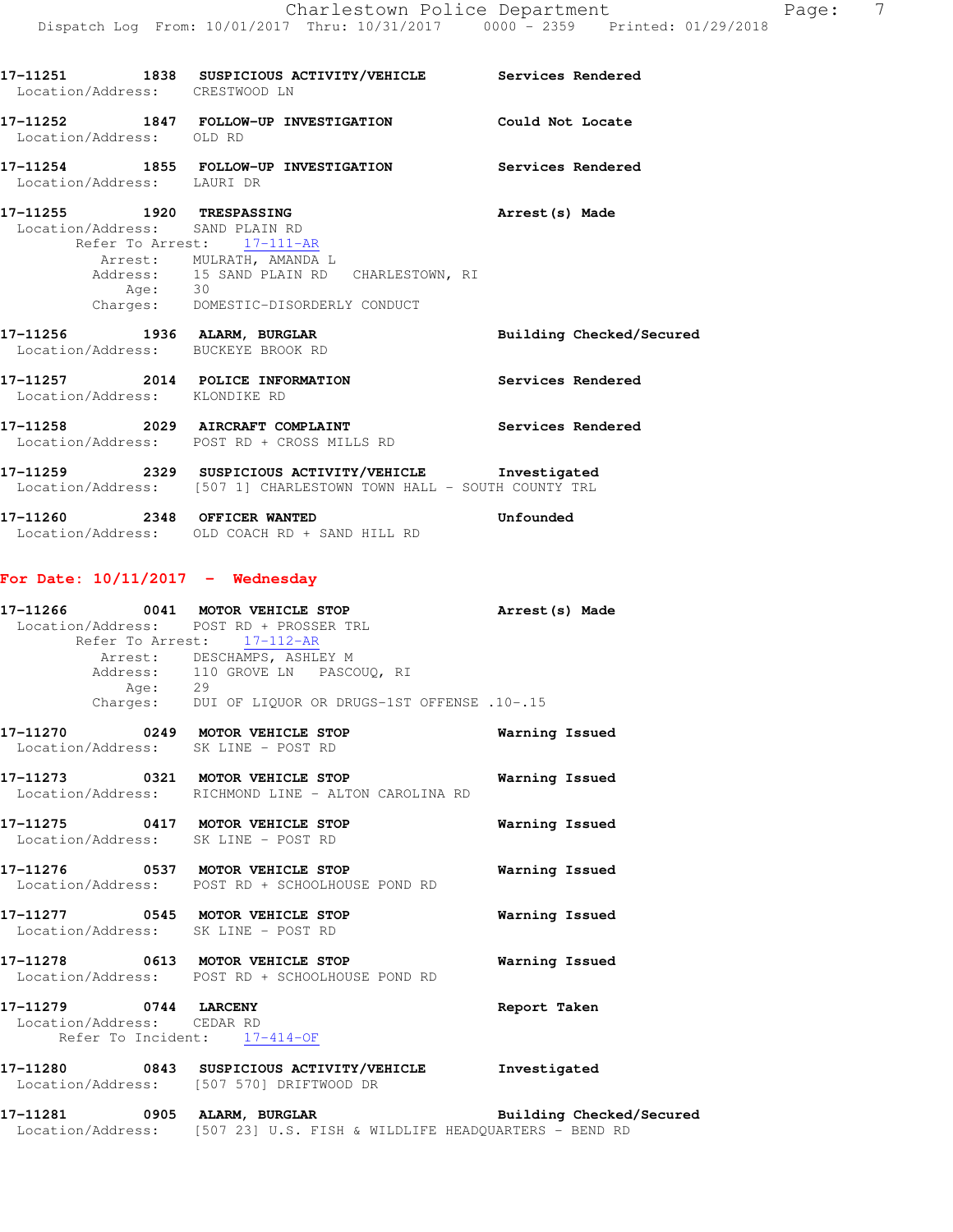| Location/Address: CLARKIN POND RD                                                               | 17-11284 1130 SUSPICIOUS ACTIVITY/VEHICLE 5 Investigated                                                                      |                    |
|-------------------------------------------------------------------------------------------------|-------------------------------------------------------------------------------------------------------------------------------|--------------------|
| Location/Address: AUBURN DR                                                                     | 17-11285   1144   FOLLOW-UP INVESTIGATION                                                                                     | No Action Required |
|                                                                                                 | 17-11286 1312 POLICE INFORMATION Services Rendered<br>Location/Address: [507 642] CHARLESTOWN POLICE DEPARTMENT - OLD POST RD |                    |
| Location/Address: POST RD + SHANNOCK RD                                                         | 17-11288 1504 ASSIST OTHER POLICE DEPT Services Rendered                                                                      |                    |
| 17-11289 1510 JUVENILE OFFENSES<br>Location/Address: EDWARDS LN<br>Refer To Incident: 17-415-OF |                                                                                                                               | Report Taken       |
| Location/Address: BUCKEYE BROOK RD                                                              |                                                                                                                               | Services Rendered  |
| 17-11293 1645 MOTOR VEHICLE STOP<br>Location/Address: [507 372] OLD POST RD                     |                                                                                                                               | No Action Required |
|                                                                                                 | 17-11294 2250 SUSPICIOUS ACTIVITY/VEHICLE Unfounded<br>Location/Address: [507 88] EAST WEST MARKET - POST RD                  |                    |

**17-11295 2321 OFFICER WANTED Services Rendered**  Location/Address: SCAPA FLOW RD

# **For Date: 10/12/2017 - Thursday**

|                                       | 17-11300 0032 ASSIST ELDERLY<br>Location/Address: [507 405] SOUTH COUNTY TRL                                                            | Services Rendered        |
|---------------------------------------|-----------------------------------------------------------------------------------------------------------------------------------------|--------------------------|
| Location/Address: BLUE RIDGE DR       |                                                                                                                                         |                          |
| Location/Address: NARROW LN + POST RD | 17-11307 0753 ROAD HAZARD/OBSTRUCTION No Action Required                                                                                |                          |
| Location/Address: HIGHLAND RD         | 17-11308 0809 ALARM, BURGLAR                                                                                                            | Building Checked/Secured |
| Location/Address: PECKHAM HOLLOW RD   | 17-11314 1133 SUSPICIOUS ACTIVITY/VEHICLE Investigated                                                                                  |                          |
|                                       | 17-11315 1158 ALARM, BURGLAR <b>BURGLAR</b> Building Checked/Secured<br>Location/Address: [507 696] CHARLES AVE                         |                          |
|                                       | 17-11316 1542 REGISTERED SEX OFFENDER Services Rendered                                                                                 |                          |
|                                       | 17-11317 1627 MOTOR VEHICLE STOP <b>Warning Issued</b><br>Location/Address: [507 279] RTE 2 @ CHARLESTOWN TOWN HALL - SOUTH COUNTY TRL  |                          |
|                                       | 17-11318 1709 MOTOR VEHICLE COMPLAINT Taken/Refered to Other A<br>Vicinity of: [507 270] RTE 1 @ BURLINGAME (MILE MARKER 6.0) - POST RD |                          |
| 17-11321 2034 TRAFFIC CONTROL         | Location/Address: POST RD + KING'S FACTORY RD                                                                                           | Services Rendered        |
|                                       | 17-11322 2048 ALARM, BURGLAR 2008 2011 Building Checked/Secured<br>Location/Address: [507 36] CHARLESTOWN MINI-SUPER - OLD POST RD      |                          |

## **For Date: 10/13/2017 - Friday**

| 17–11332          | 0523 | ALARM, BURGLAR | Building Checked/Secured |
|-------------------|------|----------------|--------------------------|
| Location/Address: |      | MAIZE DR       |                          |
|                   |      |                |                          |
| 17–11333          | 0735 | ALARM, FIRE    | Extinquished             |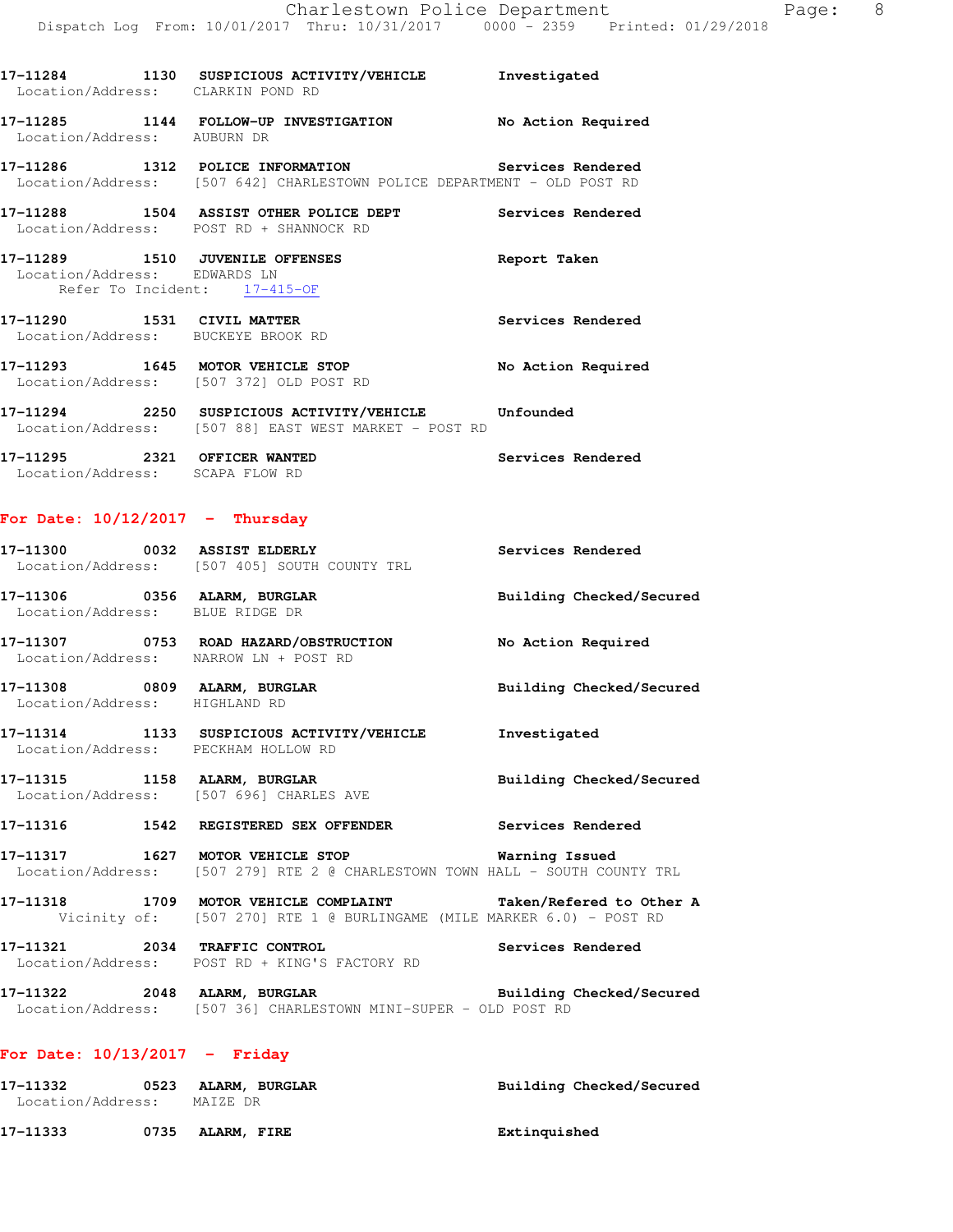Location/Address: COVE POINT EAST RD

**17-11336 0823 LARCENY Investigated**  Location/Address: [507 231] OCEAN HOUSE MARINA (MAIN FACILITY) - TOWN DOCK RD Refer To Incident: 17-416-OF

**17-11338 1035 ASSIST CITIZEN Services Rendered**  Location/Address: [507 642] CHARLESTOWN POLICE DEPARTMENT - OLD POST RD

**17-11341 1352 MOTOR VEHICLE COMPLAINT Could Not Locate**  Location/Address: [507 263] RTE 1 @ TOURIST INFO (MILE MARKER 7.6) - POST RD

**17-11342 1449 ALARM, BURGLAR Building Checked/Secured**  Location/Address: [507 696] CHARLES AVE

**17-11344 1542 FIRE, OTHER Investigated**  Location/Address: NARRAGANSETT TRL

**17-11345 1605 MOTOR VEHICLE COMPLAINT Investigated**  Vicinity of: [507 410] DUNKIN DONUTS - OLD POST RD + OLD POST RD

**17-11347 1749 MOTOR VEHICLE COMPLAINT Investigated**  Vicinity of: ALTON CAROLINA RD + CAROLINA BACK RD

**17-11349 1754 TRESPASSING Investigated**  Location/Address: PASQUISETT TRL

**17-11351 2022 WELL BEING CHECK Investigated**  Vicinity of: [507 83] MEADOW BROOK INN - CAROLINA BACK RD

**17-11352 2112 MOTOR VEHICLE STOP Citation Issued**  Vicinity of: [507 269] RTE 1 @ DRIVING RANGE - POST RD

**17-11354 2149 ALARM, BURGLAR False Alarm**  Location/Address: [507 247] HUNGRY HAVEN RESTAURANT - SOUTH COUNTY TRL

**17-11355 2221 OFFICER WANTED Investigated**  Location/Address: ARBUTUS TRL

**17-11357 2323 MOTOR VEHICLE STOP Warning Issued**  Location/Address: POST RD + SCHOOLHOUSE POND RD

**17-11358 2340 POLICE INFORMATION Services Rendered**  Location/Address: [507 642] CHARLESTOWN POLICE DEPARTMENT - OLD POST RD

**17-11359 2344 MOTOR VEHICLE STOP Warning Issued**  Location/Address: SHANNOCK RD + MAPLE LAKE FARM RD

**17-11361 2358 MOTOR VEHICLE STOP Warning Issued**  Location/Address: SHANNOCK RD + OLD COACH RD

## **For Date: 10/14/2017 - Saturday**

**17-11364 0013 MOTOR VEHICLE STOP Warning Issued**  Location/Address: SOUTH COUNTY TRL + SHERMAN AVE **17-11365 0015 MOTOR VEHICLE STOP Warning Issued** 

Location/Address: POST RD

**17-11366 0031 MOTOR VEHICLE STOP Arrest(s) Made**  Location/Address: [507 201] KENYON INDUSTRIES - SHERMAN AVE Refer To Arrest: 17-113-AR Arrest: VILLAGRAN, MIGUEL E Address: 639 S COUNTY TRL EXETER, RI Age: 48 Charges: DUI/DRUGS/ALCOHOL/1ST OFFENSE - B.A.C. UNKNOWN Refusal to Submit to Chemical Test - 1st Violation

**17-11367 0053 TRANSPORT Services Rendered**  Location/Address: [507 201] KENYON INDUSTRIES - SHERMAN AVE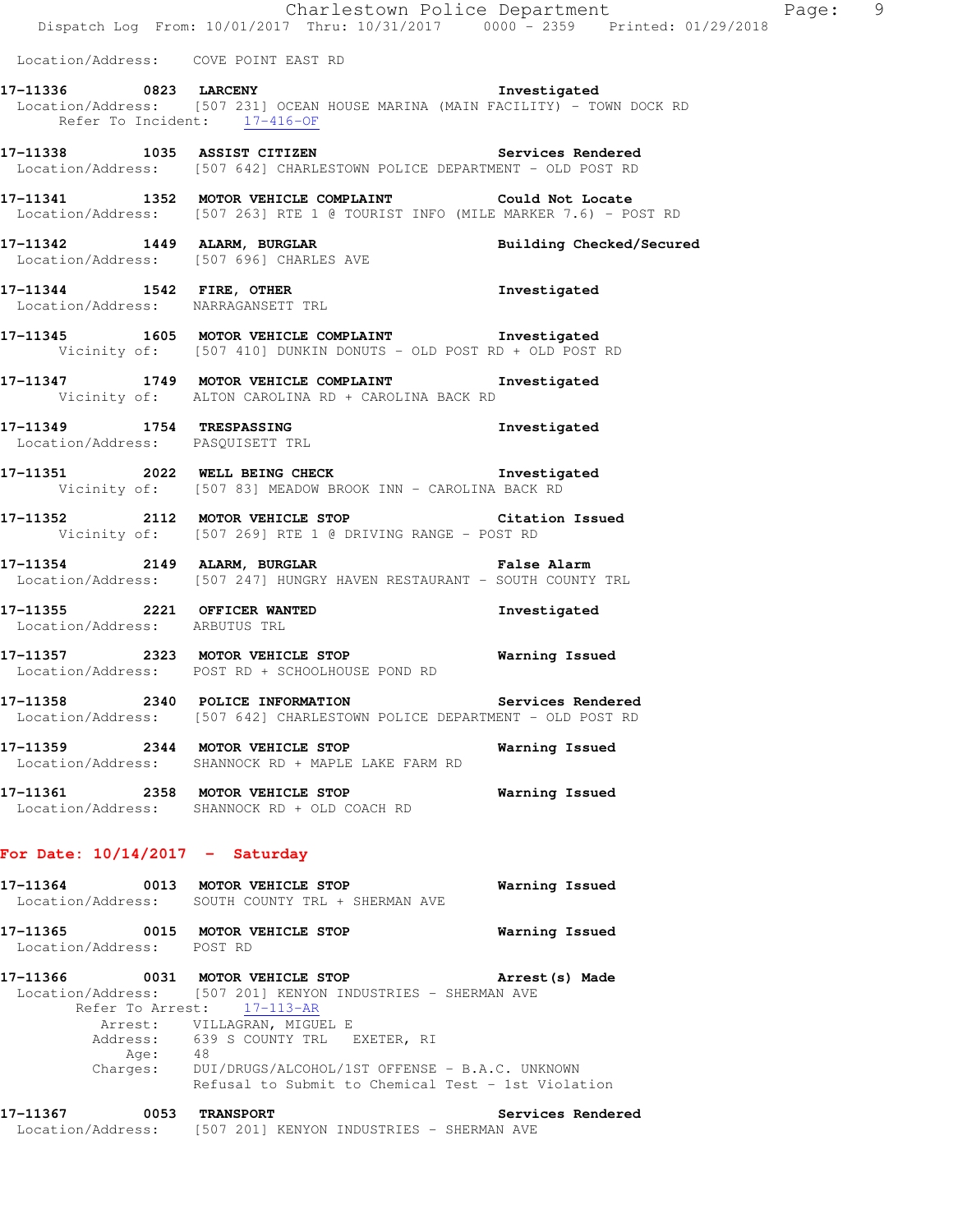17-11369 1109 ALARM, BURGLAR **Building Checked/Secured**  Location/Address: [507 727] OCEAN RIDGE DR **17-11371 1350 MISSING PERSON Investigated**  Location/Address: OLD COACH RD **17-11372 1422 MOTOR VEHICLE STOP Warning Issued**  Location/Address: POST RD + BEND RD **17-11373 1508 ALARM, BURGLAR False Alarm**  Location/Address: [507 783] LARLHAM LANDSCAPE CONSTRUCTION CO INC - OLD POST RD **17-11374 1722 ALARM, FIRE False Alarm**  Location/Address: SHORE DR **17-11376 1748 ANIMAL COMPLAINT Services Rendered**  Location/Address: MILL POND DR Refer To Incident: 17-417-OF **17-11377 1755 DISABLED MV Services Rendered**  Location/Address: POST RD + SOUTH COUNTY TRL **17-11379 2053 FIREWORKS/Possession/Use/Other Could Not Locate**  Location/Address: MARION DR **17-11380 2057 FIRE, OTHER No Action Required**  Location/Address: OLD POST RD **17-11382 2217 MOTOR VEHICLE COMPLAINT Unfounded**  Location/Address: POST RD + CASTLE ROCK DR **17-11383 2313 MOTOR VEHICLE STOP Citation Issued**  Location/Address: POST RD + SCHOOLHOUSE POND RD **17-11384 2314 OFFICER WANTED No Action Required**  Location/Address: PASQUISETT TRL **17-11385 2339 MOTOR VEHICLE STOP Warning Issued**  Location/Address: SK TOWN LINE - POST RD **17-11386 2350 MOTOR VEHICLE STOP Warning Issued** 

# **For Date: 10/15/2017 - Sunday**

Location/Address: GENERAL STANTON INN - POST RD

|  | Location/Address: POST RD + GENERAL STANTON LN                                      |                |  |
|--|-------------------------------------------------------------------------------------|----------------|--|
|  | 17-11388 0023 MOTOR VEHICLE STOP<br>Location/Address: POST RD + SCHOOLHOUSE POND RD | Warning Issued |  |
|  | Location/Address: [507 243] KRYSTAL PENQUIN MOTEL - POST RD                         |                |  |
|  | 17-11390 0029 MOTOR VEHICLE STOP<br>Location/Address: POST RD + PROSSER TRL         | Warning Issued |  |
|  | 17-11391 0041 MOTOR VEHICLE STOP<br>Location/Address: POST RD + SCHOOLHOUSE POND RD | Warning Issued |  |
|  | 17-11394 0120 MOTOR VEHICLE STOP<br>Location/Address: NARROW LN + ENNIS LN          | Warning Issued |  |
|  | Location/Address: [507 258] RTE 1 @ SOUTH KINGSTOWN LINE (MM 11.4) - POST RD        |                |  |

**17-11402 0605 MOTOR VEHICLE STOP Warning Issued**  Location/Address: POST RD + GENERAL STANTON LN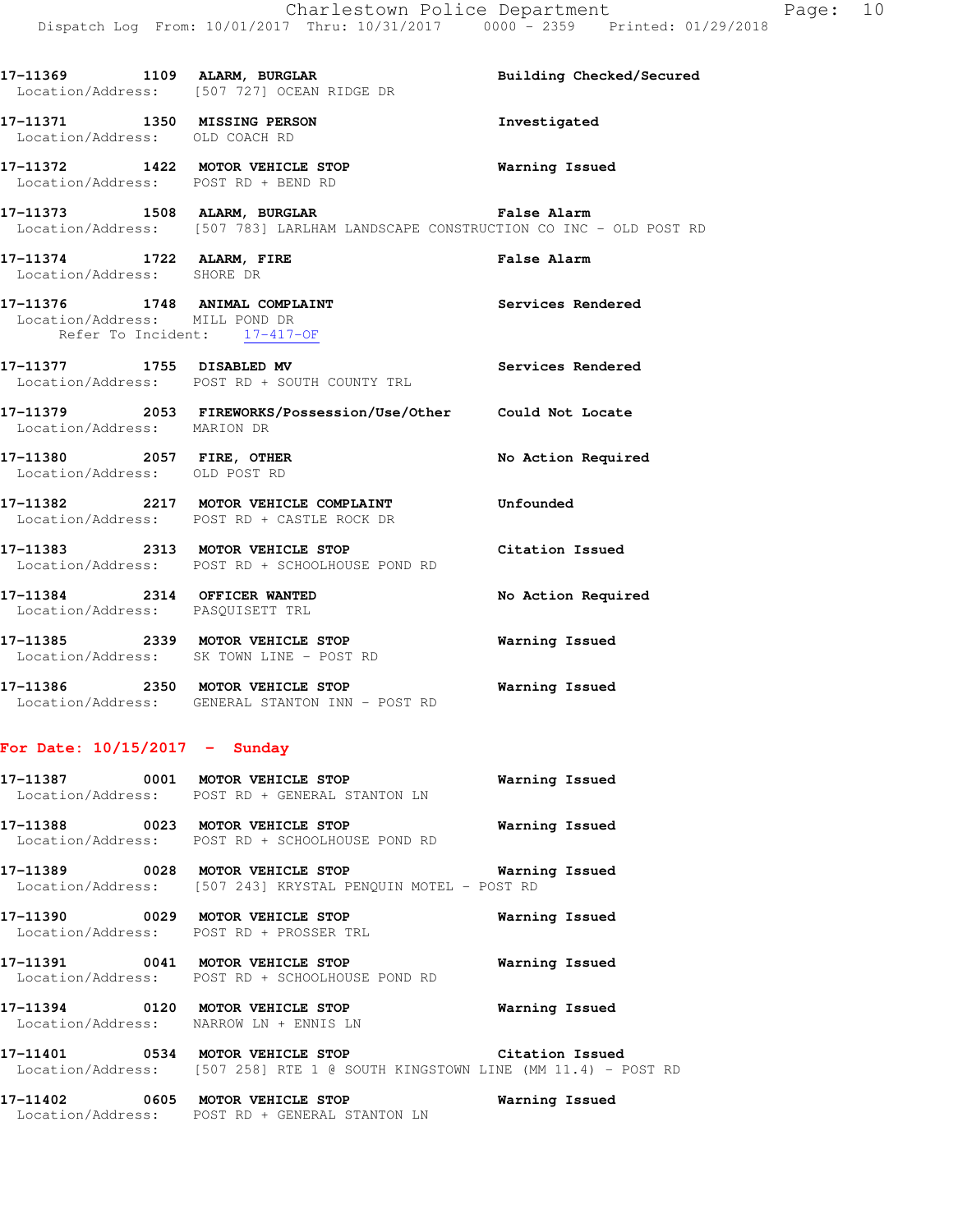|                               |                                                                                                                                     | Charlestown Police Department                                                  | Page: 11 |  |
|-------------------------------|-------------------------------------------------------------------------------------------------------------------------------------|--------------------------------------------------------------------------------|----------|--|
|                               |                                                                                                                                     | Dispatch Log From: 10/01/2017 Thru: 10/31/2017 0000 - 2359 Printed: 01/29/2018 |          |  |
|                               | 17-11403 0622 MOTOR VEHICLE STOP No Action Required<br>Location/Address: [507 258] RTE 1 @ SOUTH KINGSTOWN LINE (MM 11.4) - POST RD |                                                                                |          |  |
|                               | 17-11404 0742 MOTOR VEHICLE STOP<br>Location/Address: POST RD + TAMANACO DR                                                         | Warning Issued                                                                 |          |  |
| Location/Address: ARBUTUS TRL | 17-11405 6942 ALARM, CO DETECTOR Talse Alarm                                                                                        |                                                                                |          |  |
| Location/Address: ENNIS LN    | 17-11406 1014 ANNOYING PHONE CALLS                                                                                                  | Investigated                                                                   |          |  |
| Location/Address: OLD MILL RD | 17-11407 1126 DOMESTIC/Assault/Diso/Other Investigated                                                                              |                                                                                |          |  |
|                               | 17-11408 1146 MOTOR VEHICLE STOP 6 Warning Issued<br>Vicinity of: [507 40] BEACHSIDE AUTO - SOUTH COUNTY TRL                        |                                                                                |          |  |
|                               | 17-11410 1322 MOTOR VEHICLE COMPLAINT Could Not Locate<br>Location/Address: POST RD + SOUTH COUNTY TRL                              |                                                                                |          |  |
|                               | 17-11411 1534 COMPLAINT<br>Location/Address: PASQUISETT TRL                                                                         | Services Rendered                                                              |          |  |
| Location/Address: COBLEIGH ST | 17-11412 1536 OFFICER WANTED<br>Refer To Incident: 17-418-OF                                                                        | Transported to Hospital                                                        |          |  |
|                               | 17-11414 1708 DOMESTIC/Assault/Diso/Other No Action Required<br>Location/Address: SHUMANKANUC HILL RD                               |                                                                                |          |  |
| 17-11416   1746   ESCORT      | Location/Address: PASQUISETT TRL                                                                                                    | Services Rendered                                                              |          |  |
| Location/Address: OLD MILL RD | 17-11417 1809 DOMESTIC/Assault/Diso/Other                                                                                           | Investigated                                                                   |          |  |
|                               | 17-11418 2016 BURGLARY (Attempted B&E) Report Taken                                                                                 |                                                                                |          |  |

 Location/Address: BUCKEYE BROOK RD Refer To Incident: 17-419-OF

# **For Date: 10/16/2017 - Monday**

|                                                                   | 17-11419 0754 MOTOR VEHICLE STOP 6 Citation Issued<br>Location/Address: [507 853] QUONNY BAIT AND TACKLE - OLD POST RD                |                   |
|-------------------------------------------------------------------|---------------------------------------------------------------------------------------------------------------------------------------|-------------------|
| Location/Address: DRIFTWOOD DR                                    | $17-11420$ 0853 WELL BEING CHECK                                                                                                      | Could Not Locate  |
|                                                                   | 17-11421 1259 POLICE INFORMATION Could Not Locate<br>Location/Address: [507 19] CHARLESTOWN ELEMENTARY SCHOOL - CAROLINA BACK RD      |                   |
|                                                                   | 17-11422 1319 MOTOR VEHICLE STOP<br>Location/Address: ALTON CAROLINA RD                                                               | Warning Issued    |
| Location/Address: OLD POST RD                                     | 17-11427   1637   OFFICER WANTED                                                                                                      | Services Rendered |
|                                                                   | $17-11428$ 1644 STOLEN M/V<br>Location/Address: [507 642] CHARLESTOWN POLICE DEPARTMENT - OLD POST RD<br>Refer To Incident: 17-420-OF | Report Taken      |
| Location/Address: MILL POND DR                                    | 17-11430 1836 FOLLOW-UP INVESTIGATION                                                                                                 | Services Rendered |
| 17-11431   1940 OFFICER WANTED<br>Location/Address: SCAPA FLOW RD |                                                                                                                                       | Could Not Locate  |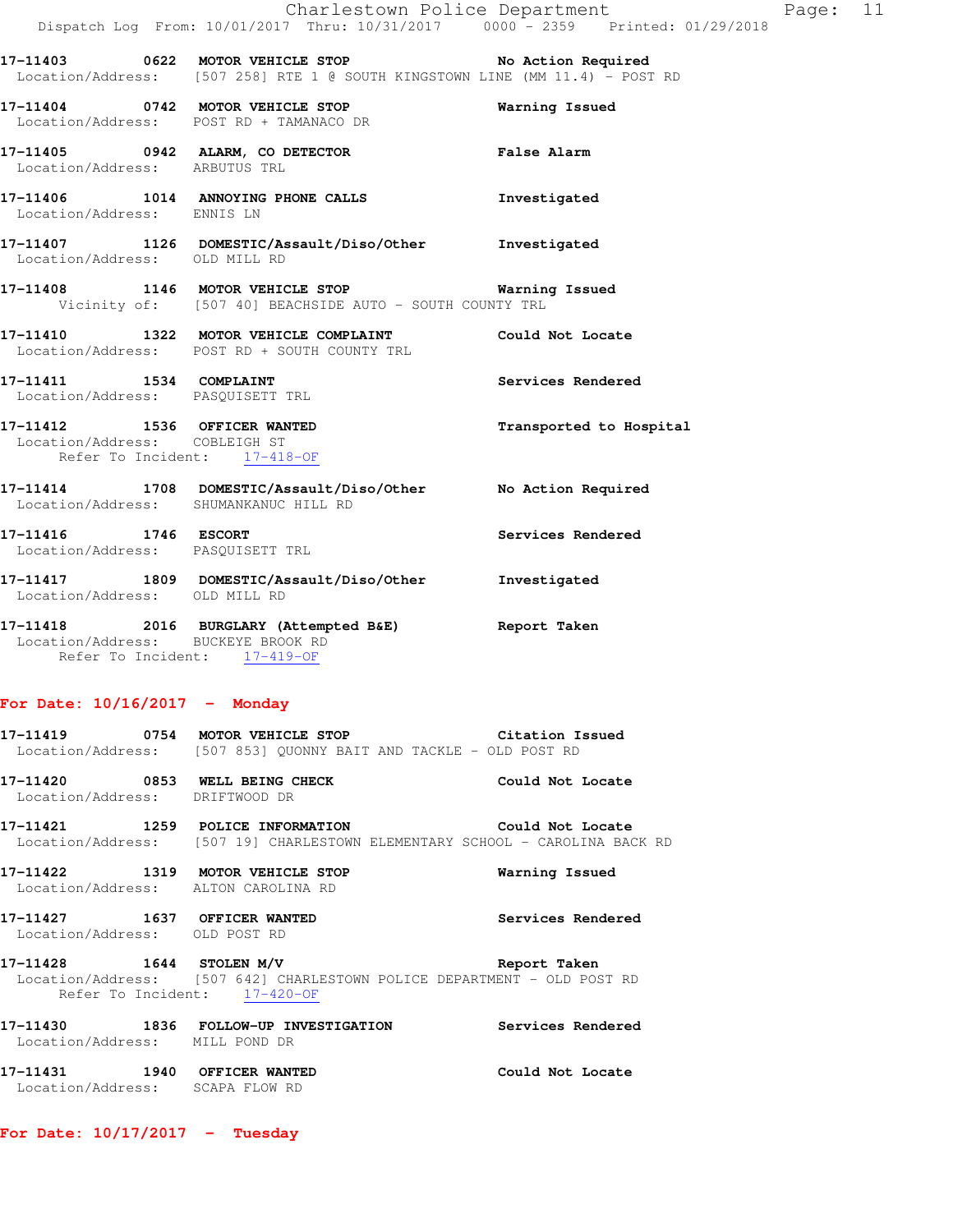| 17-11432 0632 DISABLED MV          | Services Rendered<br>Location/Address: DRIVING RANGE - POST RD                                                                                                                                                                                                                                                                    |                       |
|------------------------------------|-----------------------------------------------------------------------------------------------------------------------------------------------------------------------------------------------------------------------------------------------------------------------------------------------------------------------------------|-----------------------|
|                                    | 17-11433 0708 ALARM, BURGLAR Building Checked/Secured Location/Address: [507 64] RATHSKELLER RESTAURANT - OLD COACH RD                                                                                                                                                                                                            |                       |
|                                    | 17-11434 0748 TRAFFIC CONTROL Services Rendered<br>Location/Address: [507 19] CHARLESTOWN ELEMENTARY SCHOOL - CAROLINA BACK RD                                                                                                                                                                                                    |                       |
|                                    | 17-11435 0810 FIRE, OTHER<br>Location/Address: COLUMBIA HEIGHTS RD                                                                                                                                                                                                                                                                | Investigated          |
|                                    | 17-11438    1431    COMPLAINT<br>Location/Address: CHARLES AVE<br>Refer To Incident: 17-422-OF                                                                                                                                                                                                                                    | Investigated          |
|                                    | 17-11439 1502 ANIMAL COMPLAINT<br>Location/Address: ROSS HILL RD + POST RD                                                                                                                                                                                                                                                        | No Action Required    |
|                                    | 17-11444 1945 MOTOR VEHICLE STOP Arrest (s) Made<br>Location/Address: POST RD + PROSSER TRL<br>Refer To Summons: 17-115-AR<br>Summons: GEORGE, GIANNA R<br>Address: 23 FREEDOM TRL MANSFIELD, MA<br>Age: 21<br>Charges: Driving with Expired License - 1st Offense                                                                |                       |
|                                    | 17-11449 2339 MOTOR VEHICLE STOP 6 Warning Issued<br>Location/Address: POST RD + NARROW LN                                                                                                                                                                                                                                        |                       |
|                                    | Location/Address: POST RD + SCHOOLHOUSE POND RD                                                                                                                                                                                                                                                                                   |                       |
| For Date: $10/18/2017$ - Wednesday |                                                                                                                                                                                                                                                                                                                                   |                       |
|                                    | 17-11451 0014 MOTOR VEHICLE STOP<br>Location/Address: POST RD + KING'S FACTORY RD                                                                                                                                                                                                                                                 | <b>Warning Issued</b> |
|                                    | 17-11453 0020 MOTOR VEHICLE STOP<br>Location/Address: POST RD + CROSS MILLS RD                                                                                                                                                                                                                                                    | Warning Issued        |
|                                    | 17-11454 0038 MOTOR VEHICLE STOP Warning Issued<br>Location/Address: [507 221] SHERMAN'S AUTO BODY INC - SOUTH COUNTY TRL                                                                                                                                                                                                         |                       |
| Location/Address:                  | 17-11455 0043 MOTOR VEHICLE STOP Arrest (s) Made<br>POST RD + TAMANACO DR<br>Refer To Arrest: 17-116-AR<br>Arrest: THORNLEY, KATHRYN L<br>Address: 79 PIERCE ST Apt. #B WESTERLY, RI<br>Age: 32<br>Charges: DUI OF LIQUOR OR DRUGS-1ST OFFENSE .10-.15<br>Driving after denial, suspension or revocation of license - 1st Offense |                       |
| 17-11459                           | 0352 SUSPICIOUS ACTIVITY/VEHICLE No Action Required<br>Location/Address: [507 37] CHARLESTOWN WINE AND SPIRITS - OLD POST RD                                                                                                                                                                                                      |                       |
| $17 - 11464$                       | 1017 FOLLOW-UP INVESTIGATION<br>Location/Address: BUCKEYE BROOK RD                                                                                                                                                                                                                                                                | Investigated          |
| 17-11465                           | 1024 FOLLOW-UP INVESTIGATION<br>Location/Address: BUCKEYE BROOK RD                                                                                                                                                                                                                                                                | Investigated          |
| 17-11467                           | 1115 EMBEZZELMENT/FRAUD/FORGERY<br>Location/Address: BISCUIT CITY RD<br>Refer To Incident: 17-421-OF                                                                                                                                                                                                                              | Investigated          |
| 17-11471                           | 1237 ANIMAL COMPLAINT                                                                                                                                                                                                                                                                                                             | Could Not Locate      |

Location/Address: ROSS HILL RD + POST RD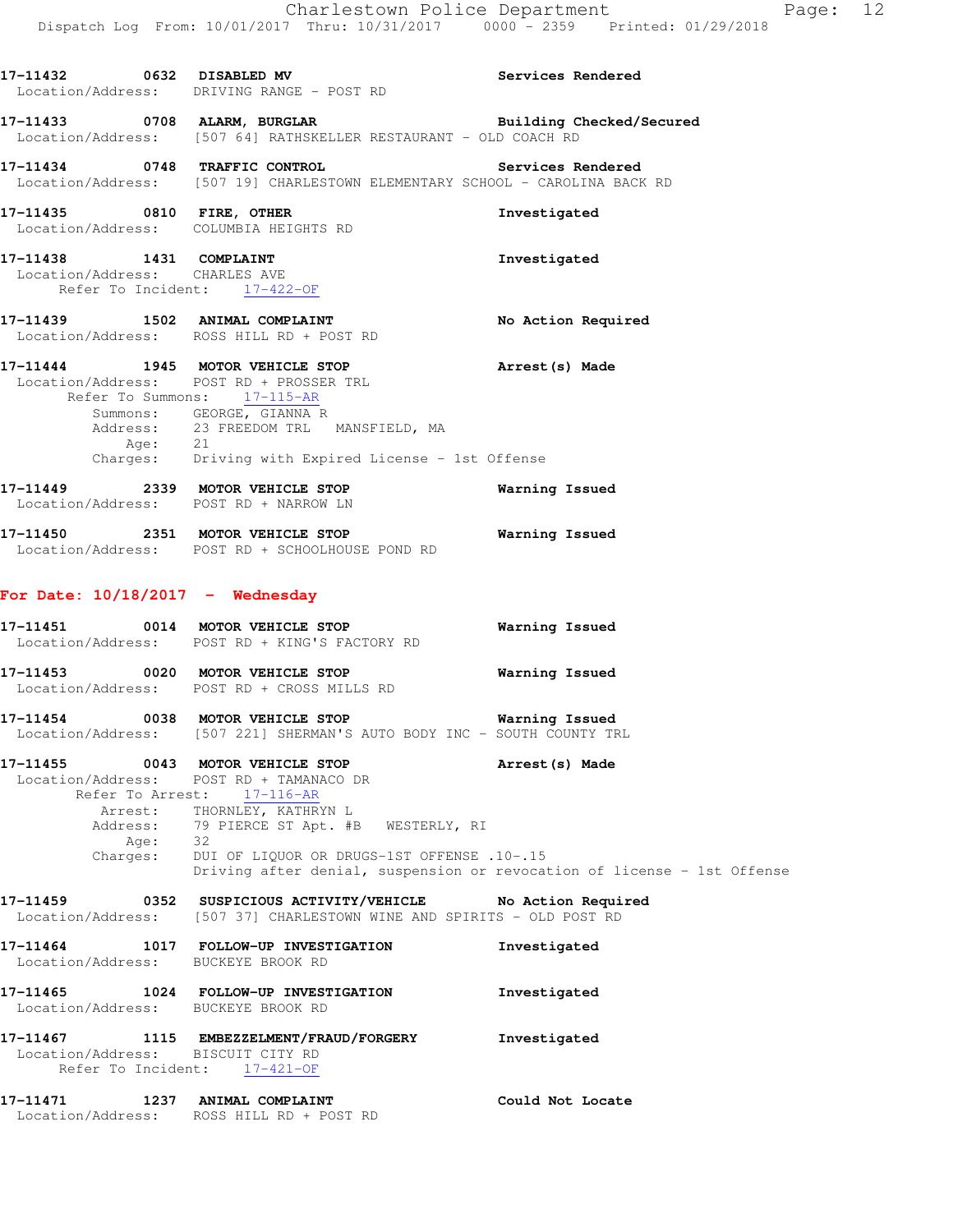**17-11474 1346 ASSIST CITIZEN Services Rendered**  Location/Address: [507 642] CHARLESTOWN POLICE DEPARTMENT - OLD POST RD

**17-11476 1556 ROAD HAZARD/OBSTRUCTION Services Rendered**  Location/Address: [507 263] RTE 1 @ TOURIST INFO (MILE MARKER 7.6) - POST RD

**17-11477 1615 POLICE INFORMATION Investigated**  Location/Address: COLUMBIA HEIGHTS RD

**17-11478 1637 MOTOR VEHICLE COMPLAINT No Action Required**  Location/Address: [507 258] RTE 1 @ SOUTH KINGSTOWN LINE (MM 11.4) - POST RD

**17-11479 1652 ANIMAL COMPLAINT Investigated**  Location/Address: ROSS HILL RD + BUCKEYE BROOK RD

**17-11480 1728 MOTOR VEHICLE STOP Investigated**  Location/Address: [507 279] RTE 2 @ CHARLESTOWN TOWN HALL - SOUTH COUNTY TRL

**17-11481 1832 SUSPICIOUS ACTIVITY/VEHICLE Building Checked/Secured**  Location/Address: WEST BEACH RD

**17-11484 2312 MOTOR VEHICLE STOP Citation Issued**  Location/Address: [507 29] ARROWHEAD DENTAL - SOUTH COUNTY TRL

**17-11486 2339 MOTOR VEHICLE STOP Warning Issued**  Location/Address: [507 258] RTE 1 @ SOUTH KINGSTOWN LINE (MM 11.4) - POST RD

**17-11487 2345 MOTOR VEHICLE STOP Warning Issued**  Location/Address: POST RD + SCHOOLHOUSE POND RD

#### **For Date: 10/19/2017 - Thursday**

**17-11488 0001 MOTOR VEHICLE STOP Citation Issued**  Location/Address: [507 258] RTE 1 @ SOUTH KINGSTOWN LINE (MM 11.4) - POST RD

**17-11497 0122 MOTOR VEHICLE STOP Warning Issued**  Location/Address: POST RD + KING'S FACTORY RD

**17-11507 0510 TRAFFIC CONTROL Services Rendered**  Location/Address: SOUTH COUNTY TRL + MAPLE LAKE FARM RD

**17-11508 0606 MOTOR VEHICLE STOP Warning Issued**  Location/Address: POST RD + SCHOOLHOUSE POND RD

**17-11509 0619 MOTOR VEHICLE STOP Citation Issued**  Location/Address: [507 258] RTE 1 @ SOUTH KINGSTOWN LINE (MM 11.4) - POST RD

**17-11511 0822 TRAFFIC CONTROL Services Rendered**  Location/Address: [507 19] CHARLESTOWN ELEMENTARY SCHOOL - CAROLINA BACK RD

**17-11512 0826 ALARM, FIRE False Alarm**  Location/Address: [507 233] NORDIC LODGE - EAST PASQUISETT TRL

**17-11514 1039 ESCORT Services Rendered**  Location/Address: MOHAWK TRL

**17-11515 1110 ESCORT Services Rendered**  Location/Address: PASQUISETT TRL

**17-11517 1454 ALARM, BURGLAR False Alarm**  Location/Address: LAGOON AVE

**17-11519 1621 TRAFFIC CONTROL No Action Required**  Location/Address: SOUTH COUNTY TRL + SHANNOCK RD

**17-11518 1622 TRAFFIC CONTROL Services Rendered**  Location/Address: POST RD + PROSSER TRL

**17-11520 1700 ESCORT Report Taken**  Location/Address: PASQUISETT TRL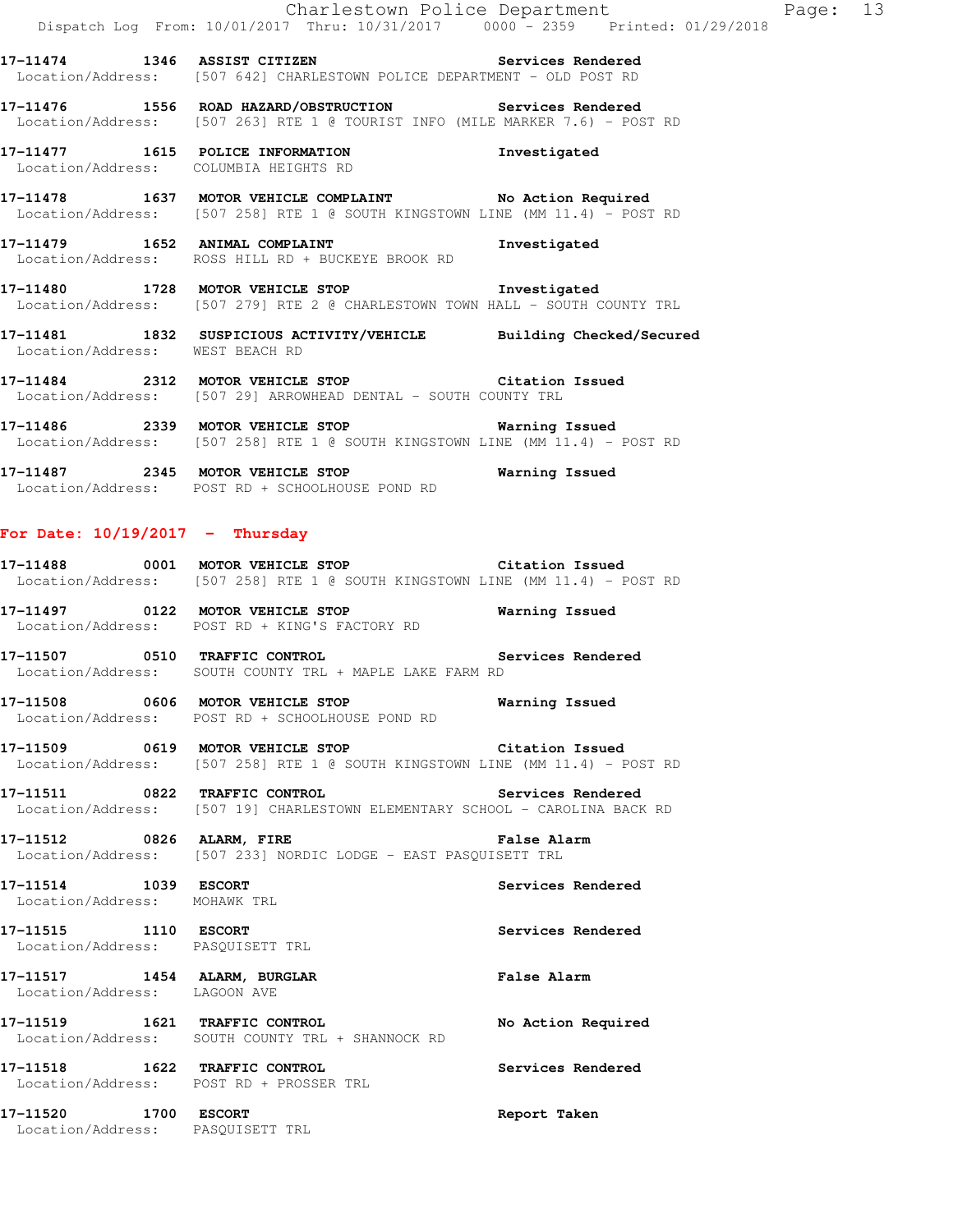Refer To Incident:  $17-423-OF$ 

# **For Date: 10/20/2017 - Friday**

|                                                            |      | 17-11522 0016 MOTOR VEHICLE STOP 6 Warning Issued<br>Location/Address: POST RD + FALCONE LN                                        |                |                          |
|------------------------------------------------------------|------|------------------------------------------------------------------------------------------------------------------------------------|----------------|--------------------------|
|                                                            |      | 17-11523 0026 MOTOR VEHICLE STOP 6 Warning Issued<br>Location/Address: [507 258] RTE 1 @ SOUTH KINGSTOWN LINE (MM 11.4) - POST RD  |                |                          |
|                                                            |      | 17-11524 0041 MOTOR VEHICLE STOP<br>Location/Address: POST RD + SCHOOLHOUSE POND RD                                                | Warning Issued |                          |
|                                                            |      | 17-11525 0104 MOTOR VEHICLE STOP<br>Location/Address: SHANNOCK RD + WORDEN'S POND RD                                               | Warning Issued |                          |
|                                                            |      | 17-11535 0451 SUSPICIOUS ACTIVITY/VEHICLE No Action Required<br>Location/Address: [507 1] CHARLESTOWN TOWN HALL - SOUTH COUNTY TRL |                |                          |
|                                                            |      | 17-11536 0520 MOTOR VEHICLE STOP<br>Location/Address: POST RD + SCHOOLHOUSE POND RD                                                | Warning Issued |                          |
|                                                            |      | 17-11537 0527 MOTOR VEHICLE STOP<br>Location/Address: POST RD + KING'S FACTORY RD                                                  | Warning Issued |                          |
|                                                            |      | 17-11538 0541 MOTOR VEHICLE STOP<br>Location/Address: [507 64] OLD COACH RD + SHANNOCK RD                                          | Warning Issued |                          |
|                                                            |      | 17-11539 0552 MOTOR VEHICLE STOP<br>Location/Address: WORDEN'S POND RD + BISCUIT CITY RD                                           | Warning Issued |                          |
|                                                            |      | 17-11540 0605 MOTOR VEHICLE STOP<br>Location/Address: WORDEN'S POND RD + SHANNOCK RD                                               | Warning Issued |                          |
|                                                            |      | 17-11541 0616 MOTOR VEHICLE STOP<br>Location/Address: [507 547] SHANNOCK RD                                                        | Warning Issued |                          |
| Location/Address: LAGOON AVE                               |      | 17-11542 0618 ALARM, BURGLAR                                                                                                       |                | Building Checked/Secured |
|                                                            |      | 17-11543 0638 MOTOR VEHICLE COMPLAINT No Action Required<br>Location/Address: [507 493] CAROLINA BACK RD                           |                |                          |
|                                                            |      | 17-11544 0720 ANIMAL COMPLAINT<br>Location/Address: POST RD + SOUTH COUNTY TRL                                                     | Removed Hazard |                          |
|                                                            |      | 17-11547 1025 MOTOR VEHICLE STOP<br>  Location/Address: [507 304] RTE 1A @ CHARLESTOWN PACKAGE STORE - OLD POST RD                 | Warning Issued |                          |
| 17-11548 1138                                              |      | MVA - Minor<br>Vicinity of: SOUTH COUNTY TRL + WHIPPLE DR<br>Refer To Accident: 17-150-AC                                          | Report Taken   |                          |
| 17-11550 1205 DISABLED MV                                  |      | Location/Address: POST RD + SCHOOLHOUSE POND RD                                                                                    | Investigated   |                          |
|                                                            |      | 17-11551 1209 WELL BEING CHECK<br>Location/Address: POST RD + FALCONE LN                                                           | Investigated   |                          |
|                                                            |      | 17-11552 1459 MOTOR VEHICLE STOP<br>Location/Address: POST RD + GENERAL STANTON LN                                                 | Warning Issued |                          |
|                                                            |      | 17-11553 1517 MOTOR VEHICLE STOP<br>Location: [507 260] RTE 1 @ GENERAL STANTON                                                    | Warning Issued |                          |
| 17-11554 1518 MVA - Minor<br>Location/Address: OLD MILL RD |      | Refer To Accident: 17-151-AC                                                                                                       | Report Taken   |                          |
| 17–11555                                                   | 1602 | FIRE, STRUCTURE                                                                                                                    | Extinquished   |                          |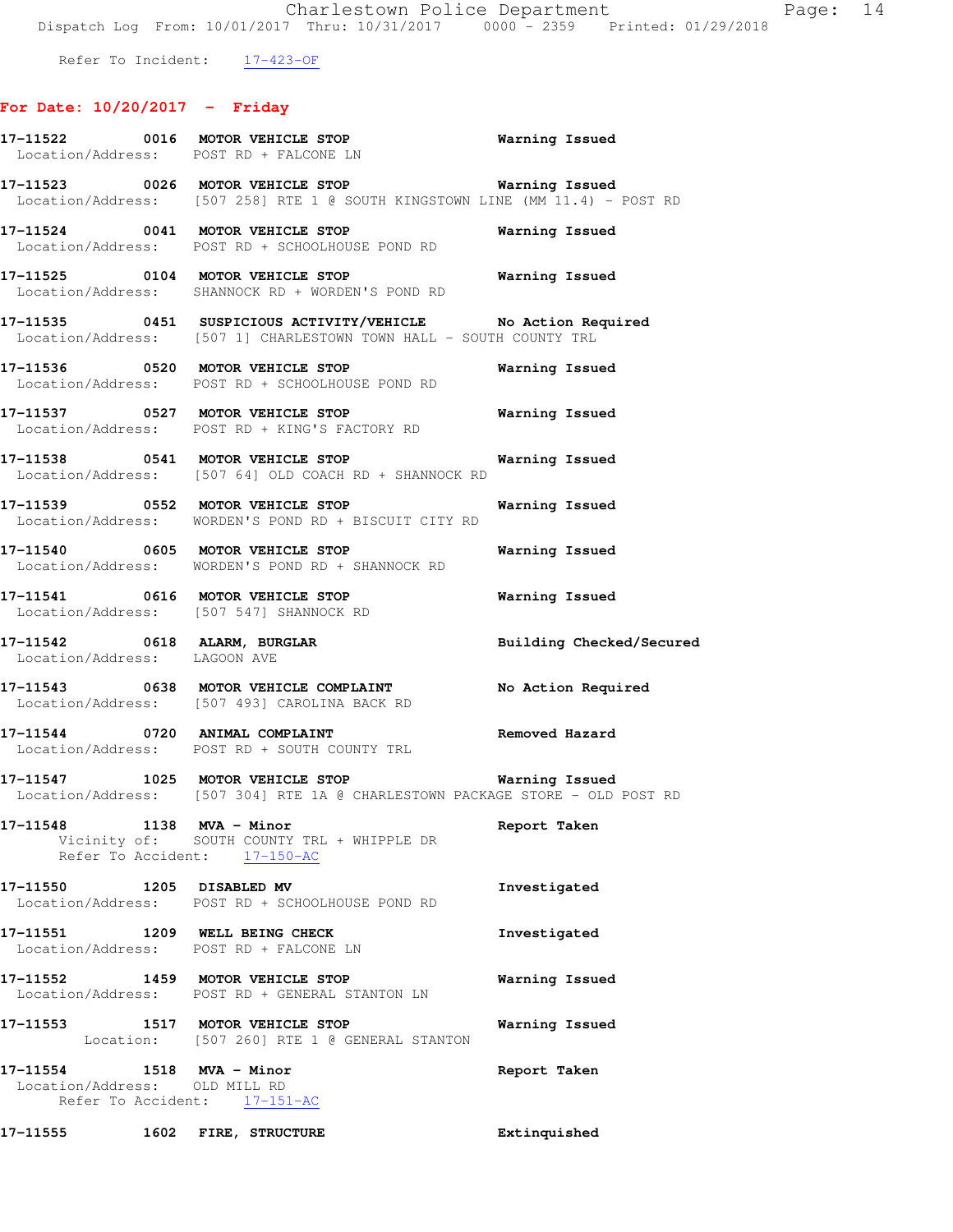|                                                           | Charlestown Police Department                                                                                                                                                                                   |                          |
|-----------------------------------------------------------|-----------------------------------------------------------------------------------------------------------------------------------------------------------------------------------------------------------------|--------------------------|
|                                                           | Dispatch Log From: 10/01/2017 Thru: 10/31/2017 0000 - 2359 Printed: 01/29/2018                                                                                                                                  |                          |
| Location/Address: SHANNOCK RD                             | Refer To Incident: 17-425-OF                                                                                                                                                                                    |                          |
|                                                           | 17-11556 1659 MVA - Minor 100 Services Rendered<br>Location/Address: [507 410] DUNKIN DONUTS - OLD POST RD<br>Refer To Incident: 17-424-OF                                                                      |                          |
|                                                           | 17-11557 1723 DIS CONDUCT / FIGHT Arrest (s) Made<br>Location/Address: [507 1] CHARLESTOWN TOWN HALL - SOUTH COUNTY TRL<br>Refer To Arrest: 17-117-AR<br>Arrest: MARTIN FRY, EDGERTON                           |                          |
|                                                           | Address: 12 MOUNTAIN AVE Apt. #A WESTERLY, RI<br>Age: 40<br>Charges: DOMESTIC-DISORDERLY CONDUCT                                                                                                                |                          |
|                                                           | 17-11558 1933 ANIMAL COMPLAINT<br>Vicinity of: KING'S FACTORY RD                                                                                                                                                | Services Rendered        |
|                                                           | 17-11559 2025 POLICE INFORMATION Building Checked/Secured<br>Location/Address: [507 19] CHARLESTOWN ELEMENTARY SCHOOL - CAROLINA BACK RD                                                                        |                          |
| 17-11560 2135 DISABLED MV                                 | Location/Address: NARROW LN + SOUTH COUNTY TRL                                                                                                                                                                  | Services Rendered        |
| For Date: $10/21/2017 -$ Saturday                         |                                                                                                                                                                                                                 |                          |
|                                                           | 17-11562 0021 MOTOR VEHICLE STOP 1nvestigated<br>Location/Address: [507 368] CHARLESTOWN RICHMOND FIRE DEPARTMENT - SOUTH COUNTY TRL                                                                            |                          |
|                                                           | 17-11563 1016 MOTOR VEHICLE STOP<br>Location/Address: SOUTH COUNTY TRL + CAROLINA BACK RD                                                                                                                       | Warning Issued           |
| 17-11565 1521 MVA - Minor<br>Location/Address: POST RD    |                                                                                                                                                                                                                 | Investigated             |
|                                                           | 17-11566 1648 POLICE INFORMATION<br>Location/Address: SOUTH COUNTY TRL + CAROLINA BACK RD                                                                                                                       | Investigated             |
| Location/Address: SAND HILL RD                            | 17-11567 1658 DOMESTIC/Assault/Diso/Other Arrest(s) Made<br>Refer To Arrest: 17-118-AR<br>Arrest: PRATT, WILLIAM<br>Address: 33 SAND HILL RD CHARLESTOWN, RI<br>Age: 62<br>Charges: DOMESTIC-DISORDERLY CONDUCT |                          |
| 17-11568 1734 ALARM, FIRE                                 | DOMESTIC-VANDALISM/MALICIOUS INJURY TO PROP<br><b>Example 21 Service School</b> False Alarm<br>Location/Address: [507 45] RIPPY'S LIQUOR MART - SOUTH COUNTY TRL                                                |                          |
| Location/Address: ROSS HILL RD                            | 17-11570 1852 ASSIST OTHER POLICE DEPT Services Rendered                                                                                                                                                        |                          |
| 17-11571 1918 TRANSPORT<br>Location/Address: SAND HILL RD |                                                                                                                                                                                                                 | Services Rendered        |
|                                                           | 17-11572 1925 ALARM, BURGLAR<br>Location/Address: [507 848] ADARE'S BOUTIQUE - OLD POST RD                                                                                                                      | Building Checked/Secured |
| Location/Address: CRESTWOOD LN                            | 17-11573 2122 ANIMAL COMPLAINT                                                                                                                                                                                  | Unfounded                |
| 17-11574 2239 COMPLAINT                                   | Location/Address: [507 642] CHARLESTOWN POLICE DEPARTMENT - OLD POST RD<br>Refer To Incident: 17-427-OF                                                                                                         | Investigated             |
|                                                           | 17-11575 2256 DISTURBANCE/Music/Noise Investigated<br>Location/Address: [507 64] RATHSKELLER RESTAURANT - OLD COACH RD                                                                                          |                          |

**17-11578 2333 MOTOR VEHICLE STOP Warning Issued** 

Page: 15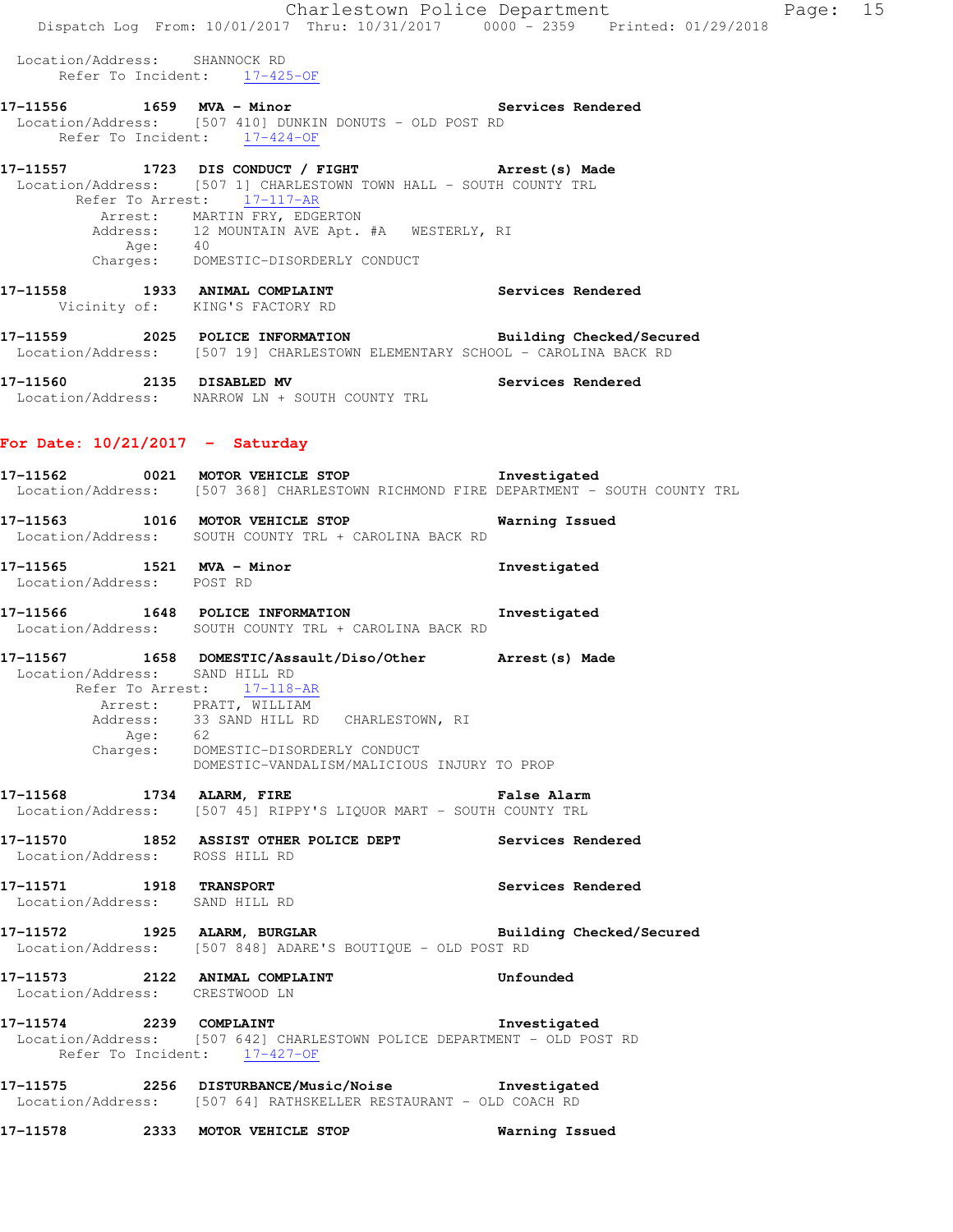Location/Address: [507 100] RTE 1 @ FIORES (MILE MARKER 8.0) - POST RD

**17-11579 2337 MOTOR VEHICLE STOP No Action Required**  Location/Address: [507 45] RIPPY'S LIQUOR MART - SOUTH COUNTY TRL

**17-11580 2342 MOTOR VEHICLE STOP Warning Issued**  Location/Address: SOUTH COUNTY TRL + SHANNOCK RD

**17-11581 2346 MOTOR VEHICLE STOP Warning Issued**  Location/Address: POST RD + GENERAL STANTON LN **17-11582 2351 MOTOR VEHICLE STOP Warning Issued**  Location/Address: SHANNOCK RD + COLUMBIA HEIGHTS RD

**17-11583 2359 MOTOR VEHICLE STOP Warning Issued**  Location/Address: DRIVING RANGE - POST RD

## **For Date: 10/22/2017 - Sunday**

| 17-11584 0002 MOTOR VEHICLE STOP<br>Location/Address: SAND PLAIN RD  |                                                                                                                                  | <b>Warning Issued</b> |
|----------------------------------------------------------------------|----------------------------------------------------------------------------------------------------------------------------------|-----------------------|
|                                                                      | 17-11591 0018 MOTOR VEHICLE STOP<br>Location/Address: DRIVING RANGE - POST RD                                                    | Citation Issued       |
|                                                                      | 17-11592 0025 MOTOR VEHICLE STOP<br>Location/Address: NARROW LN + OLD POST RD                                                    | Warning Issued        |
|                                                                      | 17-11593 0029 MOTOR VEHICLE STOP<br>Location/Address: SOUTH SHORE - POST RD                                                      | Citation Issued       |
|                                                                      | 17-11595 0035 SUSPICIOUS ACTIVITY/VEHICLE Services Rendered<br>Location/Address: [507 46] WASHINGTON TRUST COMPANY - OLD POST RD |                       |
| Location/Address: EAST CHARLES ST                                    | 17-11596 0044 MOTOR VEHICLE STOP                                                                                                 | Warning Issued        |
|                                                                      | 17-11597 0049 MOTOR VEHICLE STOP<br>Location/Address: POST RD + CROSS MILLS RD                                                   | Warning Issued        |
| 17-11598 0056 MOTOR VEHICLE STOP                                     | Location/Address: SK LINE - POST RD                                                                                              | Warning Issued        |
|                                                                      | 17-11599 0109 MOTOR VEHICLE STOP<br>Location/Address: SOUTH SHORE - POST RD                                                      | Warning Issued        |
|                                                                      | 17-11600 0115 MOTOR VEHICLE STOP<br>Location/Address: POST RD + CROSS MILLS RD                                                   | Warning Issued        |
| 17-11601 0119 MOTOR VEHICLE STOP<br>Location/Address: CROSS MILLS RD |                                                                                                                                  | Citation Issued       |
|                                                                      | 17-11602 0132 MOTOR VEHICLE STOP<br>Location/Address: POST RD + GENERAL STANTON LN                                               | Warning Issued        |
|                                                                      | 17-11603 0148 MOTOR VEHICLE STOP<br>Location/Address: NARROW LN + ENNIS LN                                                       | Warning Issued        |
|                                                                      | 17-11604 0152 MOTOR VEHICLE STOP<br>Location/Address: SOUTH SHORE - POST RD                                                      | <b>Warning Issued</b> |
| 17-11608 0326 DISABLED MV                                            |                                                                                                                                  | Services Rendered     |

Location/Address: [507 269] RTE 1 @ DRIVING RANGE - POST RD

**17-11609 0612 MOTOR VEHICLE STOP Warning Issued**  Location/Address: POST RD + CROSS MILLS RD

**17-11610 0900 MOTOR VEHICLE STOP Warning Issued**  Location/Address: [507 261] RTE 1 @ STATE GARAGE (MILE MARKER 9.6) - POST RD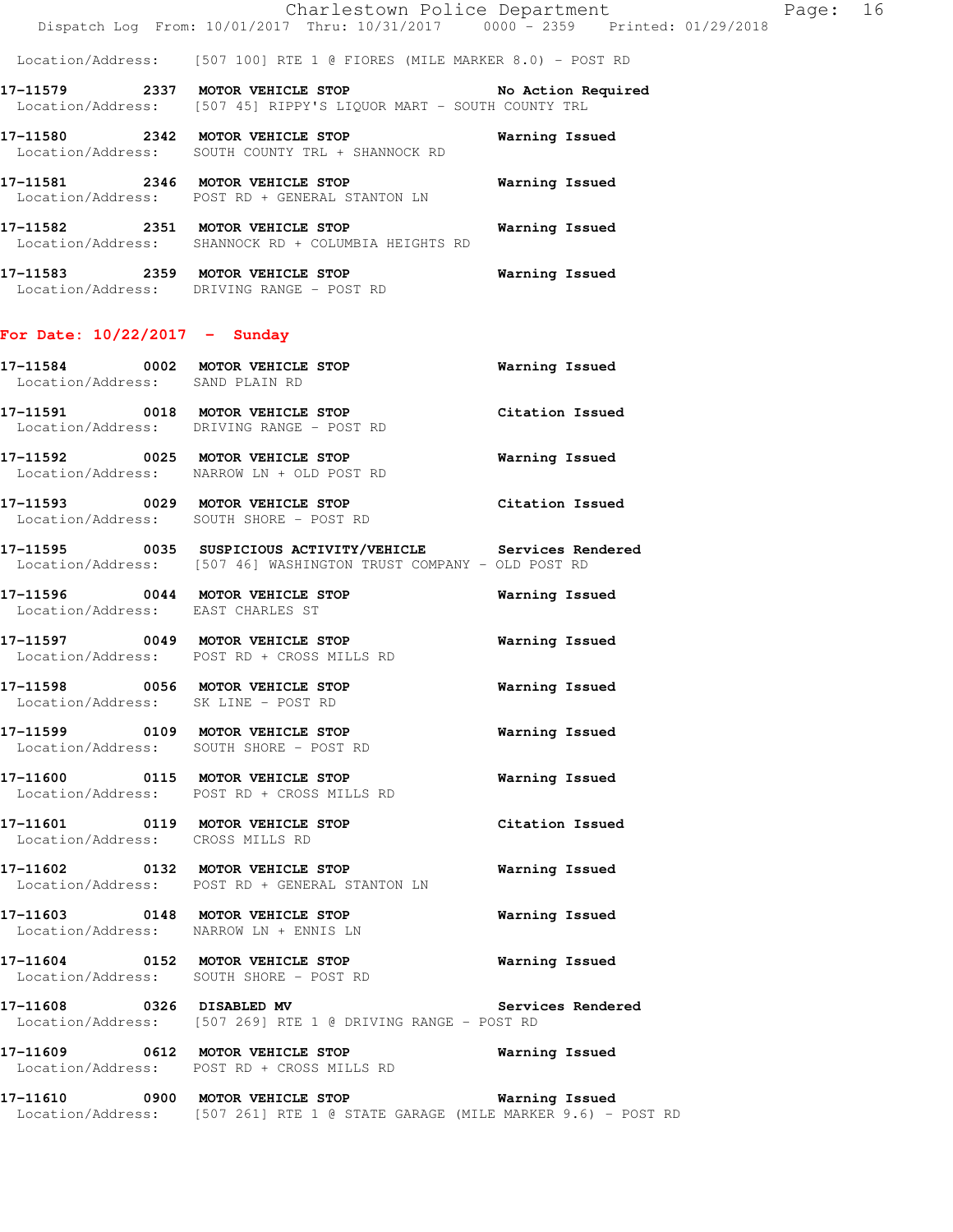|                                         | Dispatch Log From: 10/01/2017 Thru: 10/31/2017 0000 <sup>-</sup> 2359 Printed: 01/29/2018                                                                                                                                                                                                                                       | Charlestown Police Department<br>Page: 17 |
|-----------------------------------------|---------------------------------------------------------------------------------------------------------------------------------------------------------------------------------------------------------------------------------------------------------------------------------------------------------------------------------|-------------------------------------------|
|                                         | Location/Address: [507 261] RTE 1 @ STATE GARAGE (MILE MARKER 9.6) - POST RD                                                                                                                                                                                                                                                    |                                           |
|                                         | 17-11612 0923 MOTOR VEHICLE STOP 6 Warning Issued<br>Location/Address: [507 303] RTE 1 @ SOUTH SHORE MENTAL HEALTH (MM 9.0) - POST RD                                                                                                                                                                                           |                                           |
| Age: 59                                 | 17-11613 0929 MOTOR VEHICLE STOP 17-11613 Made<br>Location/Address: [507 261] RTE 1 @ STATE GARAGE (MILE MARKER 9.6) - POST RD<br>Refer To Summons: 17-119-AR<br>Summons: JENESTREET, FRANCIS C<br>Address: 79 CHEROKEE BND CHARLESTOWN, RI<br>Charges: Driving after denial, suspension or revocation of license - 1st Offense |                                           |
|                                         | 17-11614 0936 MOTOR VEHICLE STOP Citation Issued<br>Location/Address: [507 280] RTE 2 @ CROTTY'S GARAGE - SOUTH COUNTY TRL                                                                                                                                                                                                      |                                           |
| Refer To Accident: 17-152-AC            | 17-11615 1353 MVA - Minor 17-11615 Report Taken<br>Location/Address: [507 261] RTE 1 @ STATE GARAGE (MILE MARKER 9.6) - POST RD                                                                                                                                                                                                 |                                           |
| Location/Address: POST RD + FALCONE LN  | 17-11616 1420 MOTOR VEHICLE STOP                                                                                                                                                                                                                                                                                                | Citation Issued                           |
| Location/Address: CHARLES AVE           | 17-11617 1421 OFFICER WANTED<br>Refer To Incident: 17-428-OF                                                                                                                                                                                                                                                                    | Report Taken                              |
| Location/Address: PROSSER TRL + POST RD | 17-11618 1617 MOTOR VEHICLE STOP                                                                                                                                                                                                                                                                                                | <b>Warning Issued</b>                     |
|                                         | 17-11619 1638 MOTOR VEHICLE STOP 6 Warning Issued<br>Location/Address: POST RD + PROSSER TRL                                                                                                                                                                                                                                    |                                           |
|                                         | 17-11620 1654 MOTOR VEHICLE STOP <b>Warning Issued</b><br>Location/Address: [507 303] RTE 1 @ SOUTH SHORE MENTAL HEALTH (MM 9.0) - POST RD                                                                                                                                                                                      |                                           |
|                                         | 17-11621 1701 MOTOR VEHICLE STOP<br>Location/Address: [507 261] RTE 1 @ STATE GARAGE (MILE MARKER 9.6) - POST RD                                                                                                                                                                                                                | Warning Issued                            |
| Location/Address: POST RD + LAKESIDE DR | 17-11622 1710 MOTOR VEHICLE STOP                                                                                                                                                                                                                                                                                                | Warning Issued                            |
| 17-11623 1711 COMPLAINT                 | Location/Address: CHARLESTOWN BEACH RD + SOUTH LEWIS ST                                                                                                                                                                                                                                                                         | Services Rendered                         |
| Refer To Accident: 17-153-AC            | 17-11624 2000 MVA - Minor 2000 Citation Issued<br>Location/Address: POST RD + SOUTH COUNTY TRL                                                                                                                                                                                                                                  |                                           |
|                                         | 17-11625 2107 ALARM, BURGLAR BURGER Building Checked/Secured<br>Location/Address: [507 364] CROTTY AND SONS AUTO BODY - SOUTH COUNTY TRL                                                                                                                                                                                        |                                           |
|                                         | 17-11626 2135 POLICE INFORMATION Could Not Locate<br>Location/Address: [507 64] RATHSKELLER RESTAURANT - OLD COACH RD                                                                                                                                                                                                           |                                           |
| Location/Address: BISCUIT CITY RD       | 17-11627 2202 OFFICER WANTED                                                                                                                                                                                                                                                                                                    | No Action Required                        |
|                                         | 17-11628 2307 MOTOR VEHICLE STOP<br>Location/Address: POST RD + PROSSER TRL                                                                                                                                                                                                                                                     | <b>Warning Issued</b>                     |
|                                         | 17-11629 2313 MOTOR VEHICLE STOP<br>Location/Address: POST RD + SCHOOLHOUSE POND RD                                                                                                                                                                                                                                             | Warning Issued                            |
|                                         | 17-11631 2329 MOTOR VEHICLE STOP<br>Location/Address: POST RD + TAMANACO DR                                                                                                                                                                                                                                                     | <b>Warning Issued</b>                     |
|                                         | 17-11634 2341 MOTOR VEHICLE STOP<br>Location/Address: POST RD + CROSS MILLS RD                                                                                                                                                                                                                                                  | Warning Issued                            |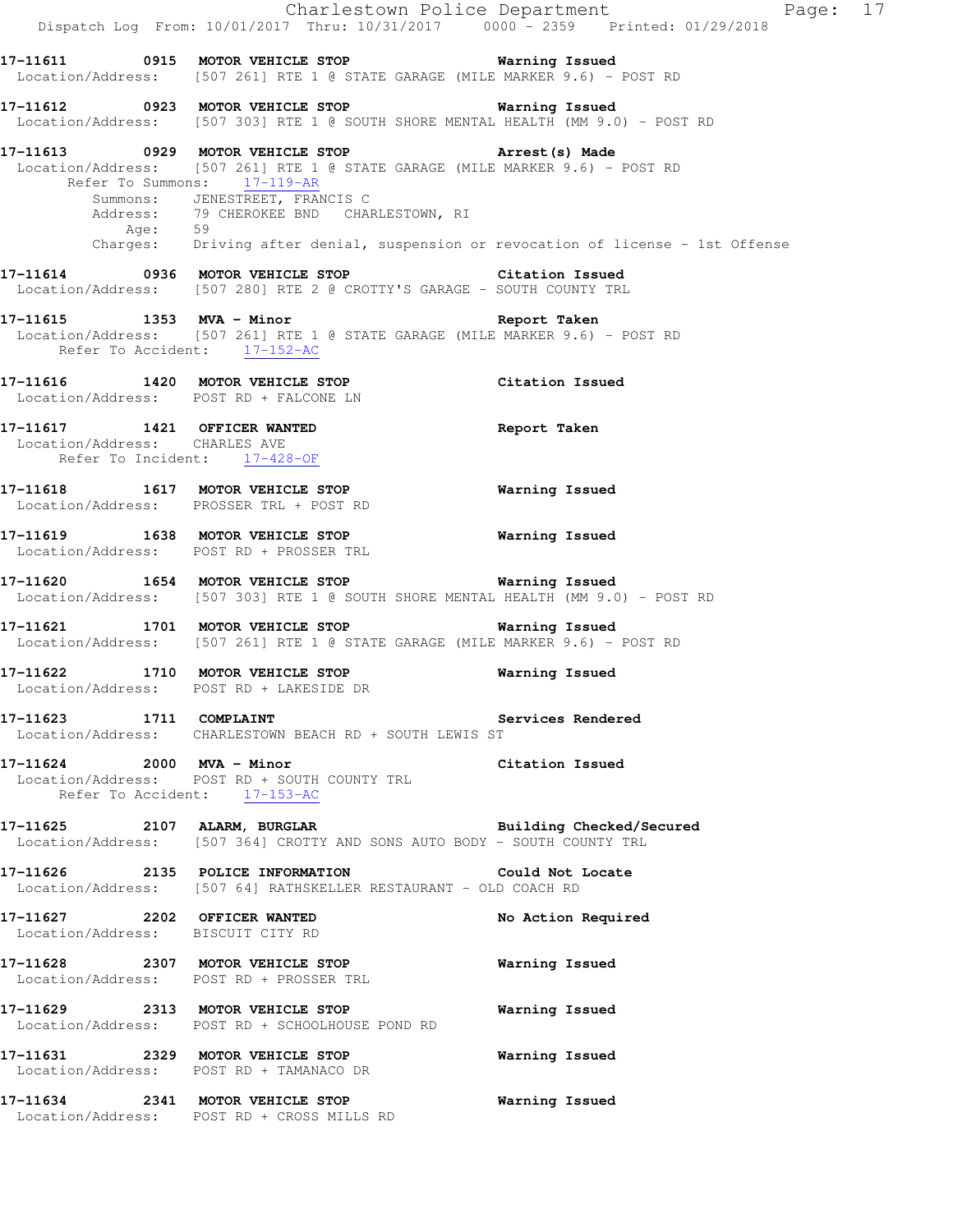**17-11635 2342 MOTOR VEHICLE STOP Warning Issued**  Location/Address: SOUTH COUNTY TRL + SHANNOCK RD

**17-11636 2347 MOTOR VEHICLE STOP Warning Issued**  Location/Address: POST RD + LAKESIDE DR

**17-11637 2350 MOTOR VEHICLE STOP Warning Issued**  Location/Address: [507 221] SHERMAN'S AUTO BODY INC - SOUTH COUNTY TRL

**17-11638 2358 MOTOR VEHICLE STOP Warning Issued**  Location/Address: POST RD + GENERAL STANTON LN

## **For Date: 10/23/2017 - Monday**

**17-11639 0025 MOTOR VEHICLE STOP Warning Issued**  Location/Address: [507 212] SURFSIDE MOTOR INN - NARROW LN

**17-11644 0041 MOTOR VEHICLE STOP Warning Issued**  Location/Address: POST RD + SCHOOLHOUSE POND RD

**17-11652 0101 MOTOR VEHICLE STOP Warning Issued**  Location/Address: [507 100] RTE 1 @ FIORES (MILE MARKER 8.0) - POST RD

**17-11653 0106 MOTOR VEHICLE STOP Warning Issued**  Location/Address: FALCONE LN

**17-11654 0115 MOTOR VEHICLE STOP Warning Issued**  Location/Address: [507 37] CHARLESTOWN WINE AND SPIRITS - OLD POST RD

**17-11655 0130 MOTOR VEHICLE STOP Warning Issued**  Location/Address: POST RD + SCHOOLHOUSE POND RD

**17-11657 0153 MOTOR VEHICLE STOP Warning Issued**  Location/Address: POST RD + SCHOOLHOUSE POND RD

**17-11663 0440 MOTOR VEHICLE STOP Warning Issued**  Location/Address: COLUMBIA HEIGHTS RD

**17-11664 0451 MOTOR VEHICLE STOP Warning Issued**  Location/Address: SHERMAN AVE

**17-11665 0457 MOTOR VEHICLE STOP Warning Issued**  Location/Address: SOUTH COUNTY TRL + SHERMAN AVE

**17-11666 0457 MOTOR VEHICLE STOP Warning Issued**  Location/Address: POST RD + WILDFLOWER RD

**17-11667 0503 MOTOR VEHICLE STOP Warning Issued**  Location/Address: [507 221] SHERMAN'S AUTO BODY INC - SOUTH COUNTY TRL

**17-11668 0503 TRAFFIC CONTROL Warning Issued**  Location/Address: [507 100] RTE 1 @ FIORES - POST RD

**17-11669 0517 MOTOR VEHICLE STOP Warning Issued**  Location/Address: [507 221] SHERMAN'S AUTO BODY INC - SOUTH COUNTY TRL

**17-11670 0528 MOTOR VEHICLE STOP Warning Issued**  Location/Address: SOUTH COUNTY TRL + NEW BISCUIT CITY RD

**17-11671 0535 MOTOR VEHICLE STOP Citation Issued**  Location/Address: SHANNOCK RD

**17-11672 0714 ANIMAL COMPLAINT Taken to Family/Guardian**  Location/Address: NARROW LN

**17-11673 0921 MOTOR VEHICLE STOP Warning Issued**  Location/Address: [507 261] RTE 1 @ STATE GARAGE (MILE MARKER 9.6) - POST RD

**17-11674 1019 OFFICER WANTED Investigated**  Location/Address: [507 201] KENYON INDUSTRIES - SHERMAN AVE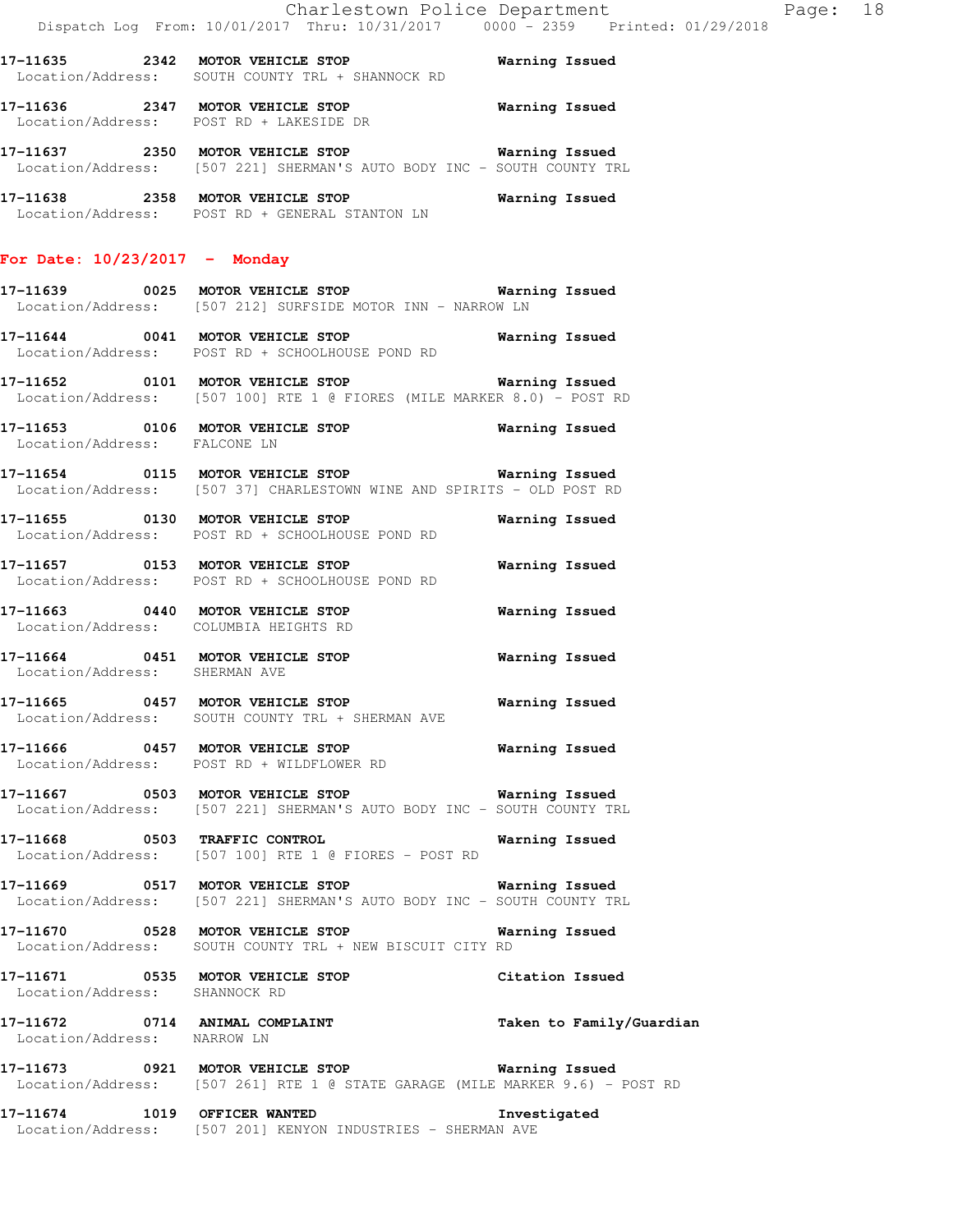| 17–11675          | 1028 DISABLED MV |  |  |                                                            | Services Rendered |  |  |
|-------------------|------------------|--|--|------------------------------------------------------------|-------------------|--|--|
| Location/Address: |                  |  |  | [507 261] RTE 1 @ STATE GARAGE (MILE MARKER 9.6) - POST RD |                   |  |  |

**17-11676 1233 MISSING PERSON Report Taken**  Location/Address: SCAPA FLOW RD Refer To Incident: 17-429-OF

- **17-11677 1252 SUSPICIOUS ACTIVITY/VEHICLE Investigated**  Location/Address: OLD COACH RD
- **17-11679 1451 WELL BEING CHECK Investigated**  Location/Address: PINE TREE RD
- **17-11680 1625 MOTOR VEHICLE STOP Warning Issued**  Location/Address: POST RD + KING'S FACTORY RD
- 17-11681 1626 ALARM, BURGLAR 17-11681 No Action Required Location/Address: [507 416] MOHEGAN RD
- **17-11682 1705 MOTOR VEHICLE STOP Warning Issued**  Location/Address: [507 100] RTE 1 @ FIORES (MILE MARKER 8.0) - POST RD
- **17-11683 1729 MOTOR VEHICLE STOP Warning Issued**  Location/Address: POST RD + NARROW LN
- **17-11684 1806 MOTOR VEHICLE COMPLAINT Could Not Locate**  Location/Address: ROSS HILL RD
- **17-11685 2051 BURGLARY (B & E) Investigated**  Location/Address: BUCKEYE BROOK RD
- **17-11686 2122 POLICE INFORMATION Investigated**  Location/Address: BUCKEYE BROOK RD + STILL WATER RD
- **17-11687 2242 SUSPICIOUS ACTIVITY/VEHICLE Investigated**  Location/Address: OLD SHANNOCK RD
- **17-11691 2321 MOTOR VEHICLE STOP Warning Issued**  Location/Address: KING'S FACTORY RD + POST RD
- **17-11692 2330 POLICE INFORMATION Investigated**  Location/Address: [507 868] MICHAEL'S GARAGE - POST RD
- **17-11694 2342 MOTOR VEHICLE STOP No Action Required**  Location/Address: [507 259] RTE 1 @ CASTLEROCK - POST RD
- **17-11695 2344 MOTOR VEHICLE STOP Warning Issued**  Location/Address: POST RD + LAKESIDE DR

### **For Date: 10/24/2017 - Tuesday**

- **17-11699 0029 MOTOR VEHICLE STOP Warning Issued**  Location/Address: POST RD + SCHOOLHOUSE POND RD
- **17-11701 0037 MOTOR VEHICLE STOP Warning Issued**  Location/Address: [507 260] RTE 1 @ GENERAL STANTON - POST RD
- **17-11711 0156 MOTOR VEHICLE STOP Warning Issued**  Location/Address: POST RD + SCHOOLHOUSE POND RD
- **17-11715 0550 ALARM, BURGLAR Building Checked/Secured**  Location/Address: [507 455] SHIRLEY DR **17-11716 0806 REGISTERED SEX OFFENDER No Action Required**
- **17-11717 0840 REGISTERED SEX OFFENDER No Action Required**
- **17-11720 1159 MOTOR VEHICLE STOP Warning Issued**  Location/Address: POST RD + LAKESIDE DR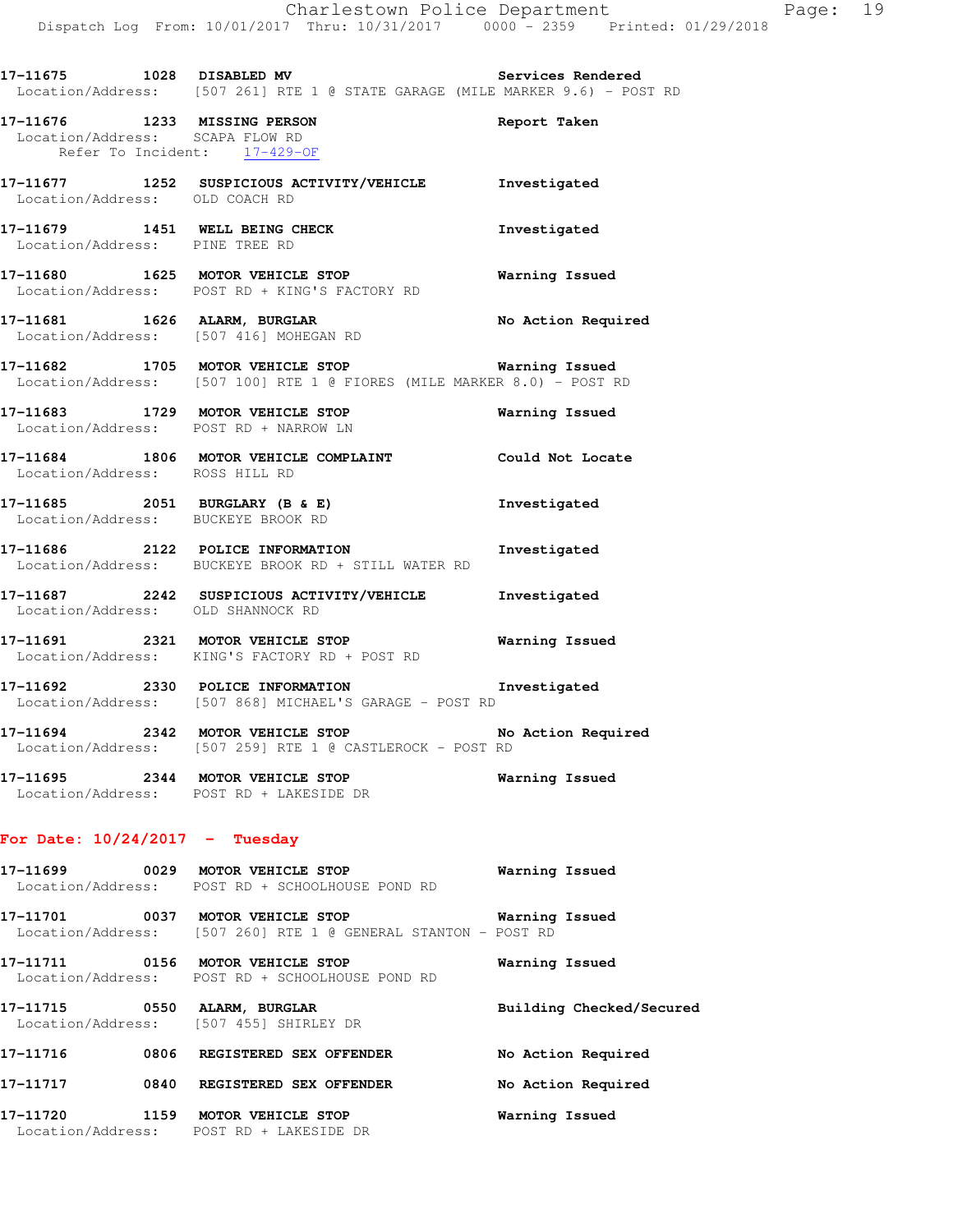**17-11721 1254 SUSPICIOUS ACTIVITY/VEHICLE Investigated** 

Location/Address: [507 270] RTE 1 @ BURLINGAME (MILE MARKER 6.0) - POST RD

**17-11723 1600 EMBEZZELMENT/FRAUD/FORGERY Investigated**  Location/Address: HIGHLAND RD Refer To Incident: 17-431-OF **17-11724 1615 MOTOR VEHICLE COMPLAINT Investigated**  Location/Address: [507 276] RTE 2 @ RICHMOND LINE - SOUTH COUNTY TRL **17-11725 1621 MOTOR VEHICLE STOP No Action Required**  Location/Address: KING'S FACTORY RD **17-11726 1831 911 CALLS/False/Hang-Ups/Open Report Taken**  Location/Address: SCAPA FLOW RD Refer To Incident: 17-430-OF **17-11727 1929 MOTOR VEHICLE STOP Investigated**  Location/Address: POST RD + KING'S FACTORY RD **17-11728 2011 WELL BEING CHECK Arrest(s) Made**  Location/Address: PASQUISETT TRL Refer To Arrest: 17-120-AR Arrest: HATCH, STEPHEN M JR Address: 17 PASQUISETT TRL Apt. #A CHARLESTOWN, RI Age: 43 Charges: VIOLATION -NO CONTACT ORDER **17-11729 2326 MOTOR VEHICLE STOP Warning Issued**  Location/Address: [507 258] RTE 1 @ SOUTH KINGSTOWN LINE (MM 11.4) - POST RD **17-11730 2337 MOTOR VEHICLE STOP Warning Issued**  Location/Address: POST RD + SCHOOLHOUSE POND RD **17-11731 2348 MOTOR VEHICLE STOP Warning Issued**  Location/Address: [507 258] RTE 1 @ SOUTH KINGSTOWN LINE (MM 11.4) - POST RD **17-11732 2358 MOTOR VEHICLE STOP Warning Issued**  Location/Address: NARROW LN + MOHAWK TRL **For Date: 10/25/2017 - Wednesday 17-11733 0030 MOTOR VEHICLE STOP Citation Issued**  Location/Address: POST RD + SCHOOLHOUSE POND RD **17-11734 0059 MOTOR VEHICLE STOP Warning Issued**  Location/Address: [507 381] CVS PHARMACY - OLD POST RD **17-11735 0107 MOTOR VEHICLE STOP Citation Issued**  Location/Address: POST RD + PROSSER TRL **17-11736 0139 MOTOR VEHICLE STOP Warning Issued**  Location/Address: [507 258] RTE 1 @ SOUTH KINGSTOWN LINE (MM 11.4) - POST RD **17-11737 0201 MOTOR VEHICLE STOP Warning Issued**  Location/Address: [507 864] STATE OF RHODE ISLAND DOT GARAGE - CROSS MILLS RD **17-11747 0254 ROAD HAZARD/OBSTRUCTION Removed Hazard**  Location/Address: CAROLINA BACK RD **17-11749 0440 ALARM, BURGLAR Building Checked/Secured**  Location/Address: CEDAR MEADOWS RD **17-11752 0928 TRANSPORT Services Rendered**  Location/Address: [507 642] CHARLESTOWN POLICE DEPARTMENT - OLD POST RD **17-11754 0956 ALARM, BURGLAR False Alarm**  Location/Address: SURFSIDE AVE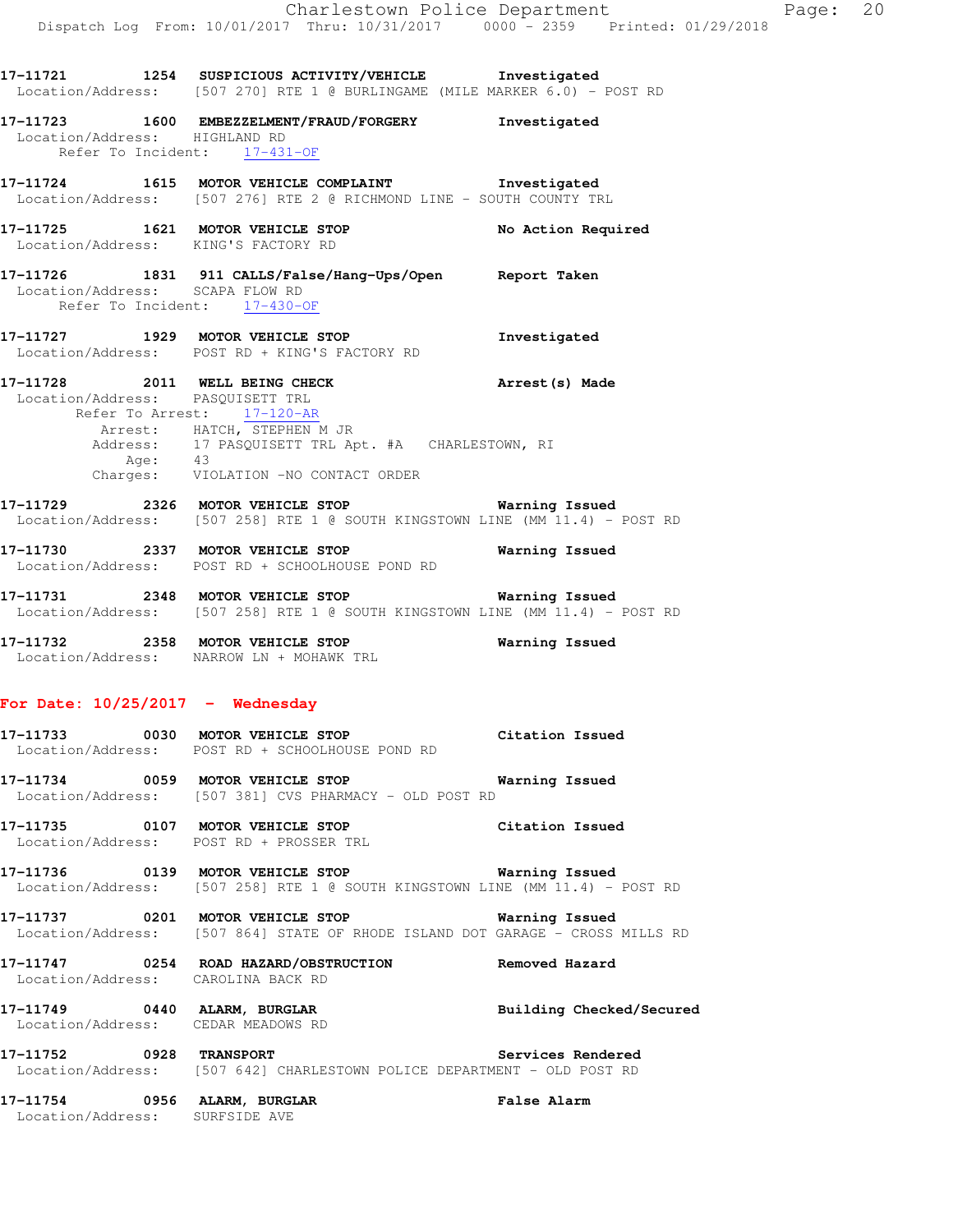# **17-11759 1533 DOMESTIC/Assault/Diso/Other Peace Restored**  Location/Address: NEW BISCUIT CITY RD

Location/Address: CROSSPATCH RD

**17-11760 1559 MVA - Minor Transported to Hospital**  Location/Address: SOUTH COUNTY TRL + OLD MILL RD Refer To Arrest: 17-121-AR Arrest: GOINS, WILLIAM A Address: 19 WILDER WESTERLY, RI Age: 38 Charges: DUTY TO STOP-ACC.RESULT-PERSONAL INJURY/DEATH Refer To Accident: 17-154-AC Refer To Incident: 17-432-OF

## **17-11761 1736 MOTOR VEHICLE STOP Arrest(s) Made**  Location/Address: [507 254] GALAPAGOS COLLECTION - OLD POST RD Refer To Arrest:  $\frac{17-121-AR}{2}$  Arrest: GOINS, WILLIAM A Address: 19 WILDER WESTERLY, RI Age: 38 Charges: DUTY TO STOP-ACC.RESULT-PERSONAL INJURY/DEATH Refer To Accident: 17-154-AC

**17-11764 2030 OFFICER WANTED Investigated**  Location/Address: [507 64] RATHSKELLER RESTAURANT - OLD COACH RD

**17-11765 2233 WELL BEING CHECK Transported to Hospital**  Location/Address: CENTER ST Refer To Incident: 17-433-OF

**17-11763 2349 ALARM, BURGLAR False Alarm**  Location/Address: [507 23] U.S. FISH & WILDLIFE HEADQUARTERS - BEND RD

# **For Date: 10/26/2017 - Thursday**

**17-11770 0318 911 CALLS/False/Hang-Ups/Open Investigated**  Location/Address: [507 873] FLYNN GRAVEL BANK - OLD POST RD

**17-11774 0339 MOTOR VEHICLE STOP Arrest(s) Made**  Location/Address: NARROW LN + MOHAWK TRL Refer To Summons: 17-122-AR Summons: IANNUCCI, WILLIAM J Address: 10 RIDGE DR NARRAGANSETT, RI Age: 60 Charges: Driving after denial, suspension or revocation of license - 1st Offense

- **17-11775 0619 ROAD HAZARD/OBSTRUCTION Unfounded**  Location/Address: [507 759] CAROLINA BACK RD
- **17-11776 0745 MVA W/Injury/Fluid/Hazard Report Taken**  Location/Address: OLD POST RD + OAK RIDGE RD Refer To Accident: 17-155-AC
- **17-11777 0815 FIRE, OTHER Investigated**  Location/Address: GARDNER RD
- **17-11778 1114 ANIMAL COMPLAINT Investigated**  Location/Address: ROSS HILL RD
- **17-11782 1536 OFFICER WANTED No Action Required**  Location/Address: BUCKEYE BROOK RD + CHARLES AVE
- **17-11783 1722 ALARM, FIRE False Alarm**  Location/Address: [507 201] KENYON INDUSTRIES - SHERMAN AVE
- **17-11784 1732 MOTOR VEHICLE STOP Citation Issued**  Location/Address: [507 303] RTE 1 @ SOUTH SHORE MENTAL HEALTH (MM 9.0) - POST RD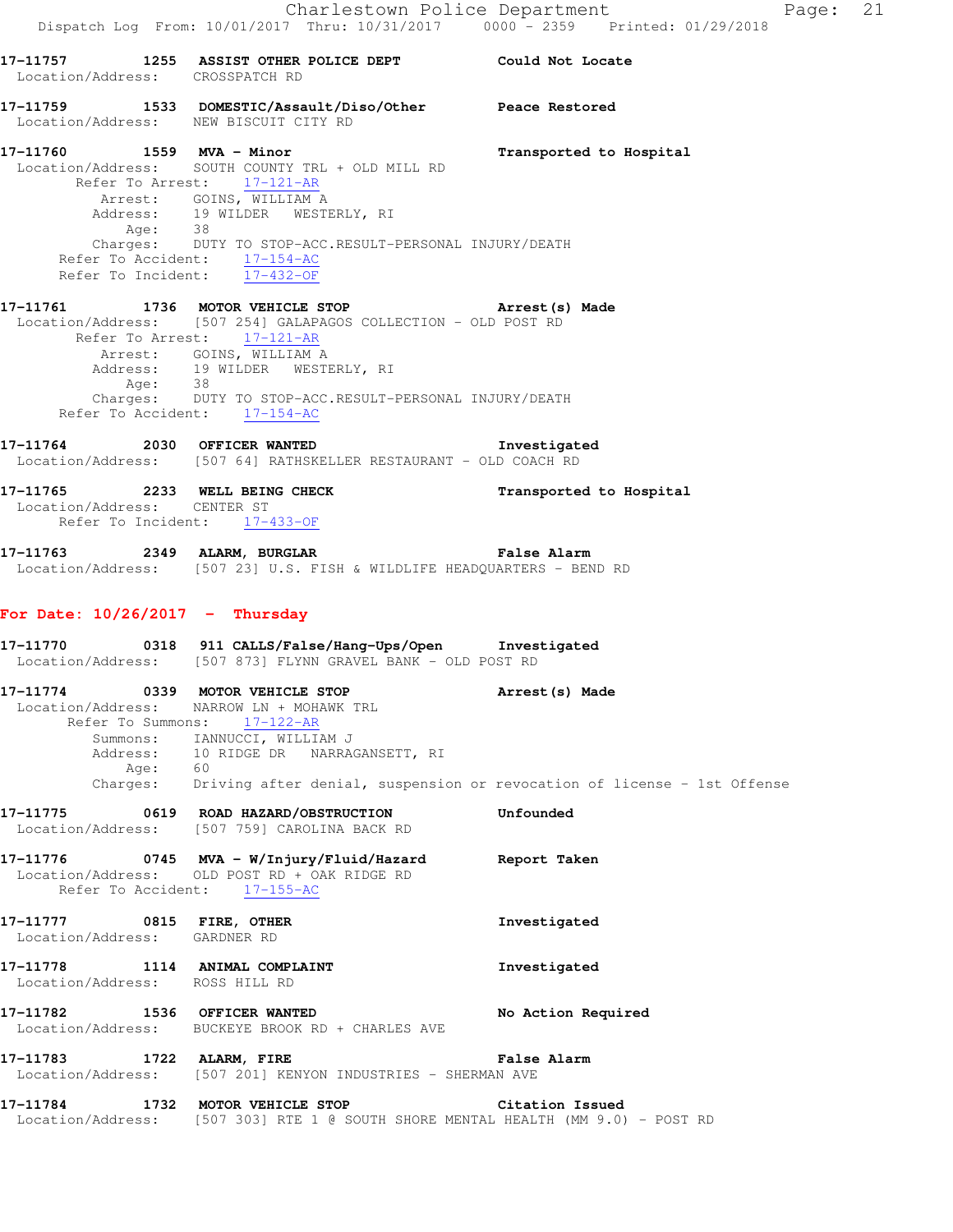**17-11785 1848 ALARM, FIRE False Alarm**  Location/Address: [507 201] KENYON INDUSTRIES - SHERMAN AVE

**17-11787 2244 WELL BEING CHECK Services Rendered**  Location/Address: SHANNOCK RD

**17-11788 2323 DISABLED MV Services Rendered**  Vicinity of: OLD POST RD

#### **For Date: 10/27/2017 - Friday**

**17-11789 0050 MOTOR VEHICLE STOP No Action Required**  Location/Address: POST RD + SCHOOLHOUSE POND RD

**17-11790 0055 MOTOR VEHICLE STOP Warning Issued**  Location/Address: [507 36] CHARLESTOWN MINI-SUPER - OLD POST RD

**17-11801 0356 MOTOR VEHICLE STOP Warning Issued**  Location/Address: [507 286] RTE 112 @ RICHMOND LINE - CAROLINA BACK RD

**17-11802 0428 ALARM, FIRE Building Checked/Secured**  Location/Address: [507 201] KENYON INDUSTRIES - SHERMAN AVE

**17-11803 0457 ANIMAL COMPLAINT Unfounded**  Location/Address: [507 28] SIMPLE PEASURES - SOUTH COUNTY TRL

**17-11804 0517 MOTOR VEHICLE STOP Warning Issued**  Location/Address: POST RD + LAKESIDE DR

**17-11805 0535 MOTOR VEHICLE STOP Warning Issued**  Location/Address: [507 258] RTE 1 @ SOUTH KINGSTOWN LINE (MM 11.4) - POST RD

**17-11806 0548 MOTOR VEHICLE STOP Warning Issued**  Location/Address: POST RD + LAKESIDE DR

**17-11807 0600 MOTOR VEHICLE STOP Warning Issued**  Location/Address: [507 100] RTE 1 @ FIORES (MILE MARKER 8.0) - POST RD

**17-11808 0610 MOTOR VEHICLE STOP Citation Issued**  Location/Address: [507 100] RTE 1 @ FIORES (MILE MARKER 8.0) - POST RD

**17-11809 0709 ANIMAL COMPLAINT Taken/Refered to Other A**  Location/Address: [507 1] CHARLESTOWN TOWN HALL - SOUTH COUNTY TRL

**17-11812 1342 OFFICER WANTED Investigated**  Location/Address: [507 890] ENTWINED BOUTIQUE - OLD POST RD

**17-11813 1407 VANDALISM Report Taken**  Location/Address: [507 834] CAMP DAVIS - LEWIS TRL Refer To Incident: 17-435-OF

**17-11814 1411 ROAD HAZARD/OBSTRUCTION Services Rendered**  Location/Address: CROSS MILLS RD + OLD POST RD Refer To Incident: 17-434-OF

**17-11815 1456 OFFICER WANTED No Action Required**  Location/Address: [507 373] CROSS MILLS LIBRARY - OLD POST RD

**17-11816 1508 MOTOR VEHICLE STOP Warning Issued**  Location/Address: [507 100] RTE 1 @ FIORES (MILE MARKER 8.0) - POST RD

**17-11817 1517 MOTOR VEHICLE STOP Citation Issued**  Location/Address: [507 260] RTE 1 @ GENERAL STANTON - POST RD

**17-11818 1534 MOTOR VEHICLE STOP Warning Issued**  Location/Address: POST RD + FALCONE LN

**17-11819 1543 MOTOR VEHICLE STOP Warning Issued**  Location/Address: [507 283] RTE 2 @ GIFT BARN - SOUTH COUNTY TRL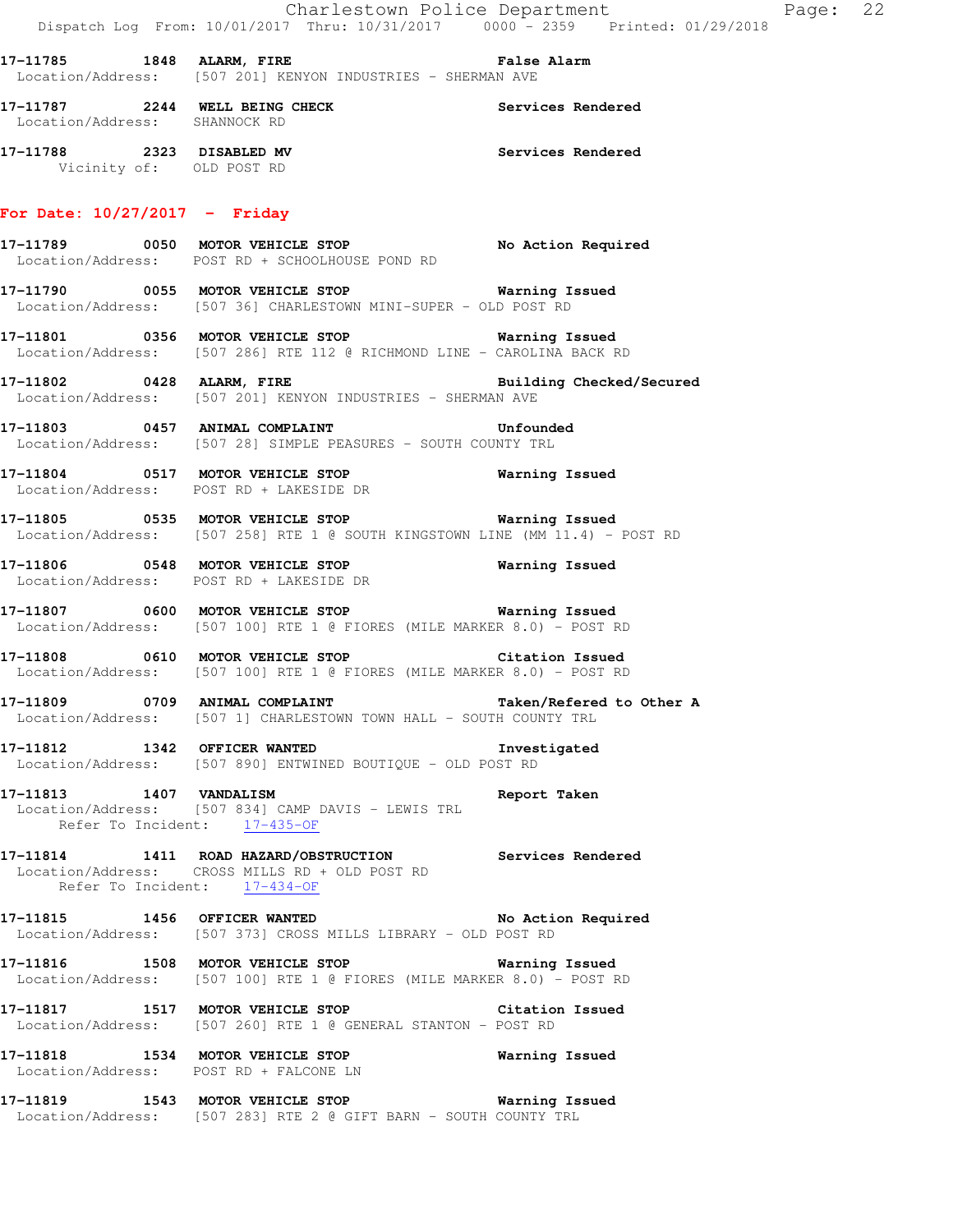- **17-11820 1601 MOTOR VEHICLE STOP Citation Issued**
- Location/Address: POST RD + LAKESIDE DR **17-11821 1612 MOTOR VEHICLE STOP Warning Issued**  Location/Address: [507 260] RTE 1 @ GENERAL STANTON - POST RD
- **17-11822 1619 MOTOR VEHICLE STOP Warning Issued**  Location/Address: POST RD + SCHOOLHOUSE POND RD
- **17-11823 1622 MOTOR VEHICLE STOP Warning Issued**  Location/Address: POST RD + PROSSER TRL **17-11824 1637 MOTOR VEHICLE STOP Warning Issued**
- Vicinity of: OLD COACH RD **17-11825 1647 MOTOR VEHICLE STOP Citation Issued**
- Location/Address: POST RD + PROSSER TRL **17-11826 1649 MOTOR VEHICLE STOP Warning Issued**  Vicinity of: WORDEN'S POND RD
- **17-11827 1657 MOTOR VEHICLE STOP Citation Issued**  Vicinity of: WORDEN'S POND RD
- **17-11828 1710 MOTOR VEHICLE STOP Warning Issued**  Vicinity of: WORDEN'S POND RD
- **17-11829 1711 MOTOR VEHICLE STOP Warning Issued**  Location/Address: POST RD + PROSSER TRL
- **17-11830 1716 MOTOR VEHICLE STOP Warning Issued**  Location/Address: SHANNOCK RD
- **17-11831 1731 MOTOR VEHICLE STOP Warning Issued**  Vicinity of: WORDEN'S POND RD
- **17-11832 1738 MOTOR VEHICLE STOP Warning Issued**  Location/Address: SHANNOCK RD
- **17-11833 1743 MOTOR VEHICLE STOP Citation Issued**  Vicinity of: SHANNOCK RD
- **17-11834 1802 MOTOR VEHICLE STOP Warning Issued**  Location/Address: [507 278] RTE 2 @ RIPPY'S MARKET - SOUTH COUNTY TRL
- **17-11835 1814 MOTOR VEHICLE STOP Warning Issued**  Location/Address: [507 260] RTE 1 @ GENERAL STANTON - POST RD
- **17-11836 1844 ANIMAL COMPLAINT No Action Required**  Vicinity of: OLD POST RD
- **17-11837 1910 MOTOR VEHICLE STOP Warning Issued**  Location/Address: POST RD + SCHOOLHOUSE POND RD
- **17-11838 1922 MOTOR VEHICLE STOP Warning Issued**  Location/Address: [507 258] RTE 1 @ SOUTH KINGSTOWN LINE (MM 11.4) - POST RD
- **17-11839 1930 MOTOR VEHICLE STOP Citation Issued**  Location/Address: POST RD + SCHOOLHOUSE POND RD
- **17-11840 1942 MOTOR VEHICLE STOP Warning Issued**  Location/Address: [507 100] RTE 1 @ FIORES (MILE MARKER 8.0) - POST RD
- **17-11841 1951 MOTOR VEHICLE STOP Warning Issued**  Location/Address: POST RD + SCHOOLHOUSE POND RD
- **17-11842 2002 MOTOR VEHICLE STOP Citation Issued**  Location/Address: POST RD + SCHOOLHOUSE POND RD
- **17-11843 2018 MOTOR VEHICLE STOP Warning Issued**  Location/Address: [507 260] RTE 1 @ GENERAL STANTON - POST RD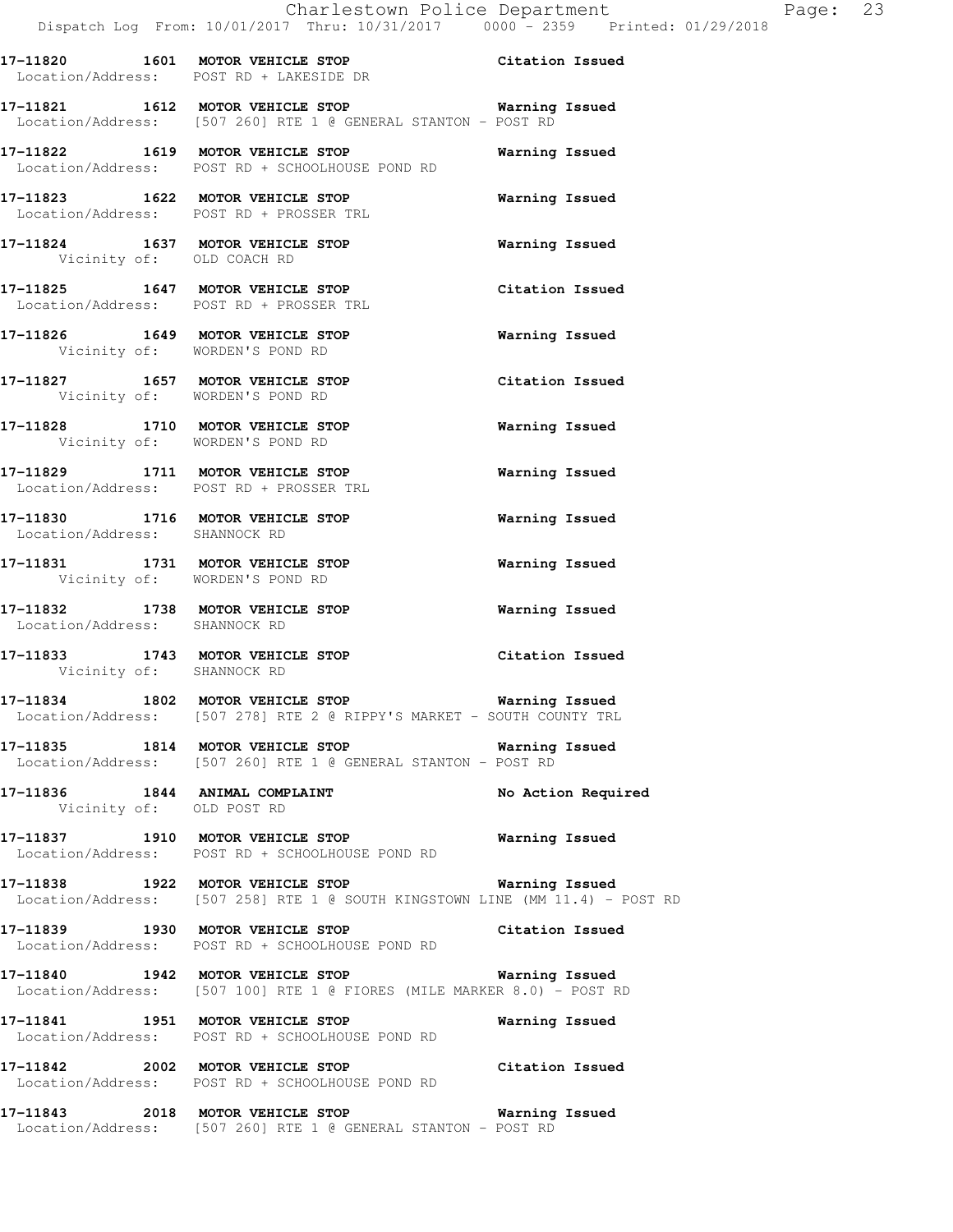| 17-11844<br>2028<br>Location/Address: | MOTOR VEHICLE STOP<br>[507 64] RATHSKELLER RESTAURANT – OLD COACH RD | No Action Required |
|---------------------------------------|----------------------------------------------------------------------|--------------------|
| 17–11845<br>2030<br>Location/Address: | ALARM, BURGLAR<br>ELIZABETH COOPER DR                                | <b>False Alarm</b> |
| 17-11846<br>2049<br>Location/Address: | MOTOR VEHICLE STOP<br>OLD COACH RD + LADY SLIPPER DR                 | Warning Issued     |
| 17-11847<br>2053<br>Location/Address: | MOTOR VEHICLE STOP<br>SHANNOCK RD                                    | Warning Issued     |

**17-11848 2056 MOTOR VEHICLE STOP Warning Issued**  Location/Address: CRESTWOOD LN + OLD COACH RD

**17-11849 2104 MOTOR VEHICLE STOP Warning Issued**  Location/Address: OLD COACH RD + LADY SLIPPER DR

**17-11850 2114 MOTOR VEHICLE STOP Warning Issued**  Location/Address: OLD COACH RD + EAST PASQUISETT TRL

**17-11851 2120 MOTOR VEHICLE STOP Warning Issued**  Vicinity of: [507 64] RATHSKELLER RESTAURANT - OLD COACH RD

**17-11852 2136 MOTOR VEHICLE STOP Warning Issued**  Location/Address: OLD COACH RD + SHANNOCK RD

**17-11853 2137 MOTOR VEHICLE STOP Warning Issued**  Location/Address: OLD COACH RD

**17-11855 2145 MOTOR VEHICLE STOP Warning Issued**  Location/Address: OLD COACH RD + SHANNOCK RD

**17-11856 2153 MOTOR VEHICLE STOP Warning Issued**  Location/Address: OLD COACH RD + SHANNOCK RD

**17-11857 2158 MOTOR VEHICLE STOP Warning Issued**  Location/Address: OLD COACH RD + LADY SLIPPER DR

**17-11858 2211 MOTOR VEHICLE STOP Warning Issued**  Location/Address: SHANNOCK RD

**17-11859 2218 MOTOR VEHICLE STOP Warning Issued**  Vicinity of: SHANNOCK RD

**17-11860 2227 POLICE INFORMATION Services Rendered**  Location/Address: [507 642] CHARLESTOWN POLICE DEPARTMENT - OLD POST RD

**17-11861 2236 MOTOR VEHICLE STOP Warning Issued**  Location/Address: [507 280] RTE 2 @ CROTTY'S GARAGE - SOUTH COUNTY TRL

**17-11862 2331 MOTOR VEHICLE STOP Warning Issued**  Location/Address: POST RD + WEST BEACH RD

**17-11863 2333 MOTOR VEHICLE STOP Citation Issued**  Location/Address: [507 258] RTE 1 @ SOUTH KINGSTOWN LINE (MM 11.4) - POST RD

**17-11864 2353 MOTOR VEHICLE STOP Warning Issued**  Location/Address: [507 260] RTE 1 @ GENERAL STANTON - POST RD

**17-11865 2358 MOTOR VEHICLE STOP Warning Issued**  Location/Address: [507 258] RTE 1 @ SOUTH KINGSTOWN LINE (MM 11.4) - POST RD

### **For Date: 10/28/2017 - Saturday**

**17-11866 0008 MOTOR VEHICLE STOP Warning Issued**  Location/Address: [507 841] BREACHWAY GRILL - CHARLESTOWN BEACH RD

**17-11867 0018 MOTOR VEHICLE STOP Warning Issued**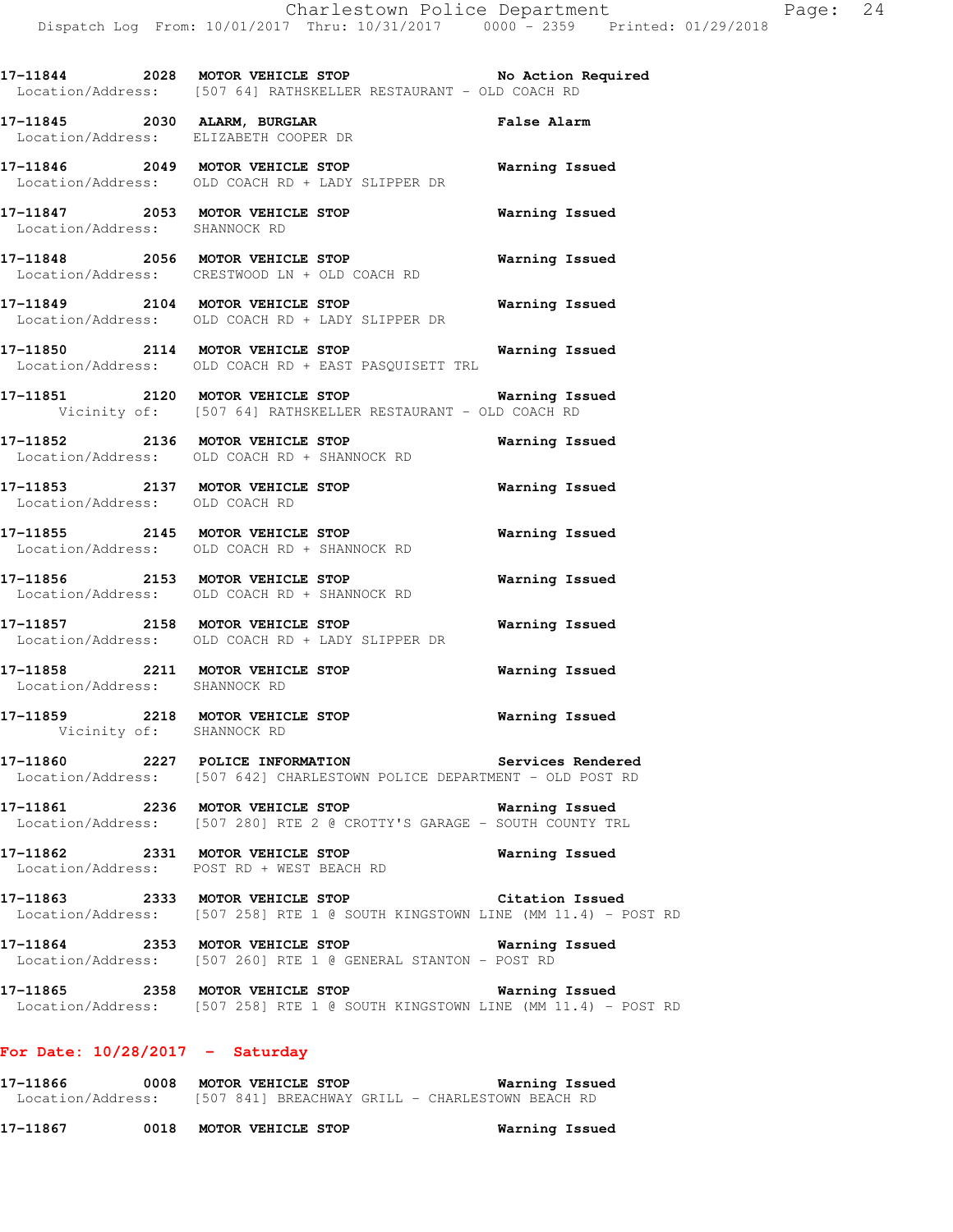Location/Address: [507 258] RTE 1 @ SOUTH KINGSTOWN LINE (MM 11.4) - POST RD

**17-11868 0022 MOTOR VEHICLE STOP Warning Issued**  Vicinity of: WORDEN'S POND RD

**17-11869 0030 MOTOR VEHICLE STOP Warning Issued**  Location/Address: [507 261] RTE 1 @ STATE GARAGE (MILE MARKER 9.6) - POST RD

**17-11870 0034 MOTOR VEHICLE STOP Warning Issued**  Vicinity of: WORDEN'S POND RD

**17-11871 0046 MOTOR VEHICLE STOP Warning Issued**  Location/Address: POST RD + WILDFLOWER RD

**17-11872 0046 MOTOR VEHICLE STOP Warning Issued**  Location/Address: WORDEN'S POND RD + SHANNOCK RD

**17-11873 0056 MOTOR VEHICLE STOP Warning Issued**  Location/Address: SHANNOCK RD + MAPLE LAKE FARM RD

**17-11874 0101 MOTOR VEHICLE STOP Warning Issued**  Location/Address: POST RD

**17-11875 0104 MOTOR VEHICLE STOP Warning Issued**  Location/Address: WORDEN'S POND RD + BISCUIT CITY RD

**17-11876 0105 MOTOR VEHICLE STOP Warning Issued**  Location/Address: [507 293] RTE 1A @ WESTERLY LINE - OLD POST RD

**17-11884 0120 MOTOR VEHICLE STOP Warning Issued**  Location/Address: POST RD

**17-11892 0148 MOTOR VEHICLE STOP Citation Issued**  Location/Address: POST RD + TAMANACO DR

**17-11893 0212 ALARM, BURGLAR Building Checked/Secured**  Location/Address: SHUMANKANUC HILL RD

**17-11894 0226 SUSPICIOUS ACTIVITY/VEHICLE Investigated**  Location/Address: [507 25] BURLINGAME - MANAGEMENT AREA - BUCKEYE BROOK RD Refer To Summons: 17-125-AR Juvenile Arrest Age: 17 Charges: POSSESSION OF MARIJUANA-1st OFFENSE Refer To Incident: 17-436-OF

**17-11896 0507 TRAFFIC CONTROL Building Checked/Secured**  Location/Address: [507 57] BREEZY ACRES MINI GOLF - POST RD

**17-11898 0844 MOTOR VEHICLE STOP No Action Required**  Vicinity of: WORDEN'S POND RD

**17-11899 0917 MOTOR VEHICLE STOP Warning Issued**  Location/Address: POST RD + SCHOOLHOUSE POND RD

**17-11900 1052 FOLLOW-UP INVESTIGATION No Action Required**  Location/Address: BUCKEYE BROOK RD

**17-11902 1203 SUSPICIOUS ACTIVITY/VEHICLE No Action Required**  Location/Address: PASQUISETT TRL

**17-11903 1215 POLICE INFORMATION No Action Required**  Location/Address: ROSE CT

**17-11904 1229 FOLLOW-UP INVESTIGATION Investigated**  Location/Address: BUCKEYE BROOK RD

**17-11906 1408 MOTOR VEHICLE COMPLAINT Investigated**  Vicinity of: [507 267] RTE 1 @ HITCHING POST - POST RD

**17-11907 1417 SUSPICIOUS ACTIVITY/VEHICLE Could Not Locate**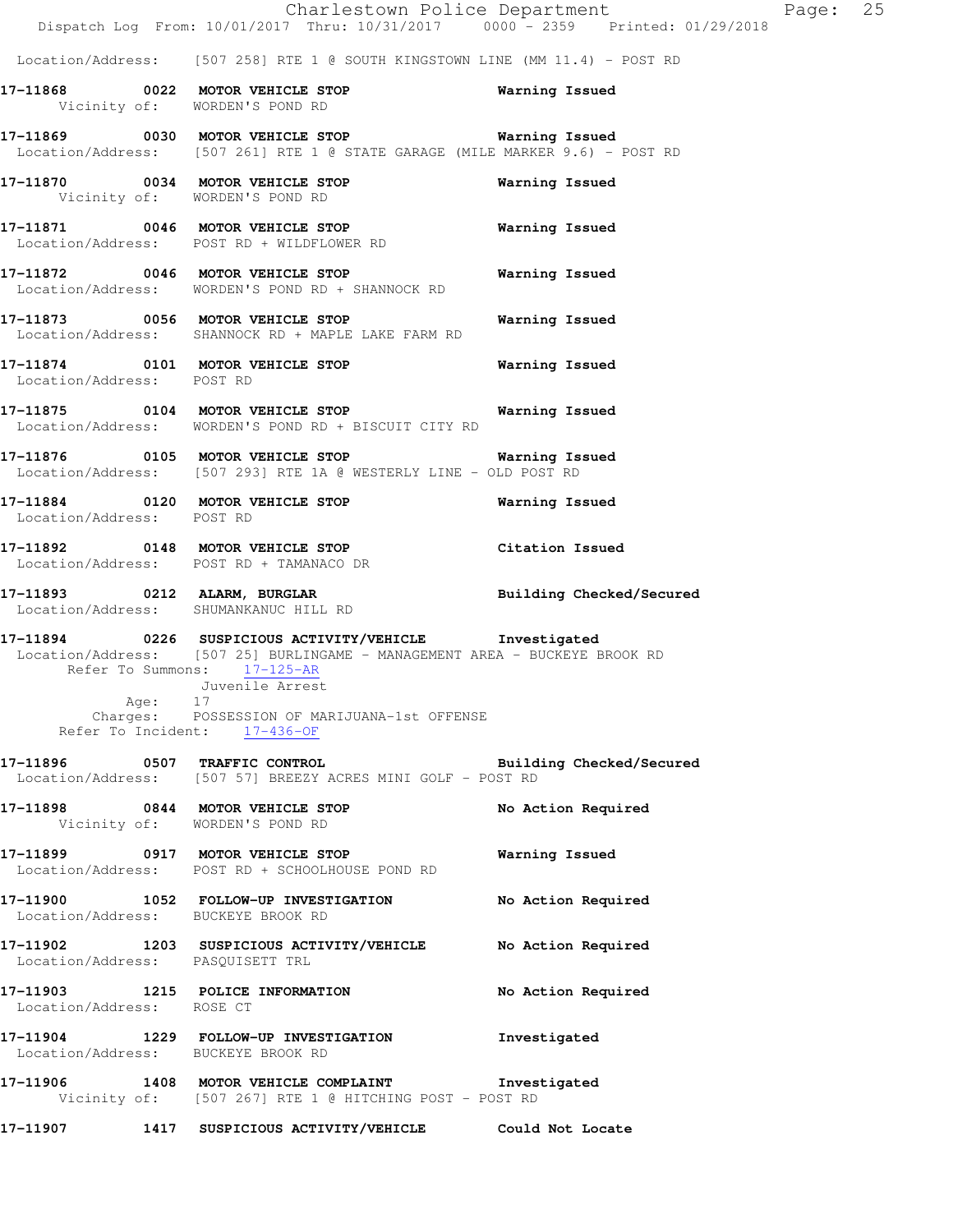|                                 |                                                                                                                                                                                                    | Charlestown Police Department<br>Dispatch Log From: 10/01/2017 Thru: 10/31/2017 0000 - 2359 Printed: 01/29/2018 | Page: 26 |  |
|---------------------------------|----------------------------------------------------------------------------------------------------------------------------------------------------------------------------------------------------|-----------------------------------------------------------------------------------------------------------------|----------|--|
|                                 | Location/Address: CAROLINA BACK RD                                                                                                                                                                 |                                                                                                                 |          |  |
| Location/Address: HOWARD DR     | 17-11908 1558 ASSIST OTHER POLICE DEPT Could Not Locate                                                                                                                                            |                                                                                                                 |          |  |
|                                 | 17-11909 1614 ROAD HAZARD/OBSTRUCTION No Action Required<br>Location/Address: [507 300] RTE 1 @ KRYSTAL PENGUIN - POST RD                                                                          |                                                                                                                 |          |  |
|                                 | 17-11910 1623 MOTOR VEHICLE STOP 6 Warning Issued<br>Location/Address: [507 854] WINDSWEPT INN - PROSSER TRL                                                                                       |                                                                                                                 |          |  |
|                                 | 17-11911 1631 SUSPICIOUS ACTIVITY/VEHICLE Investigated<br>Vicinity of: SOUTH COUNTY TRL                                                                                                            |                                                                                                                 |          |  |
|                                 | 17-11913 1807 TRAFFIC CONTROL<br>Location/Address: PARK LN + OLD POST RD                                                                                                                           | Services Rendered                                                                                               |          |  |
| Location/Address: AUBURN DR     | 17-11915 2035 DOMESTIC/Assault/Diso/Other Arrest(s) Made<br>Refer To Arrest: 17-126-AR                                                                                                             |                                                                                                                 |          |  |
|                                 | Arrest: TROCHE, SHAWN A                                                                                                                                                                            |                                                                                                                 |          |  |
| Age: 32                         | Address: 102 LIBERTY ST Apt. #2 PAWCATUCK, CT                                                                                                                                                      |                                                                                                                 |          |  |
|                                 | Charges: DOMESTIC-DISORDERLY CONDUCT<br>DOMESTIC-SIMPLE ASSAULT/BATTERY<br>Refer To Incident: 17-437-OF                                                                                            |                                                                                                                 |          |  |
|                                 | 17-11916 2258 ALARM, BURGLAR<br>Location/Address: SHUMANKANUC HILL RD                                                                                                                              | Building Checked/Secured                                                                                        |          |  |
|                                 | 17-11917 2317 MOTOR VEHICLE STOP Citation Issued<br>Location/Address: KING'S FACTORY RD + INDIAN CEDAR DR                                                                                          |                                                                                                                 |          |  |
|                                 | 17-11918 2332 MOTOR VEHICLE STOP Citation Issued<br>Location/Address: [507 100] RTE 1 @ FIORES (MILE MARKER 8.0) - POST RD                                                                         |                                                                                                                 |          |  |
|                                 | 17-11919 2338 MOTOR VEHICLE STOP Citation Issued<br>Location/Address: KING'S FACTORY RD + SHUMANKANUC HILL RD                                                                                      |                                                                                                                 |          |  |
|                                 | 17-11920 2353 DOMESTIC/Assault/Diso/Other Arrest(s) Made<br>Location/Address: CHARLESTOWN BEACH RD<br>Refer To Arrest: 17-127-AR<br>Arrest: HIRN, SHELLY SUE<br>Address: 60 NOD HILL RD WILTON, CT |                                                                                                                 |          |  |
|                                 | Age: 50<br>Charges: DOMESTIC-SIMPLE ASSAULT/BATTERY<br>DOMESTIC-DISORDERLY CONDUCT                                                                                                                 |                                                                                                                 |          |  |
| For Date: $10/29/2017$ - Sunday |                                                                                                                                                                                                    |                                                                                                                 |          |  |
|                                 | 17-11921 0143 MOTOR VEHICLE STOP<br>Location/Address: POST RD + WILDFLOWER RD                                                                                                                      | Warning Issued                                                                                                  |          |  |
|                                 | 17-11934 0545 MOTOR VEHICLE STOP Citation Issued<br>Location/Address: [507 317] RTE 1A @ SOUTH KINGSTOWN LINE - OLD POST RD                                                                        |                                                                                                                 |          |  |
| 17-11935 0713 MVA - Minor       | Location/Address: CAROLINA BACK RD<br>Refer To Accident: 17-156-AC                                                                                                                                 | Report Taken                                                                                                    |          |  |
|                                 | 17-11936 0854 FOLLOW-UP INVESTIGATION<br>Location/Address: BUCKEYE BROOK RD                                                                                                                        | Services Rendered                                                                                               |          |  |
| Location/Address: CHARLES AVE   | 17-11937 0912 FOLLOW-UP INVESTIGATION                                                                                                                                                              | No Action Required                                                                                              |          |  |
|                                 | 17-11938 0959 FOUND/LOST PROPERTY<br>Location/Address: POLE # 4 - NEW BISCUIT CITY RD                                                                                                              | Investigated                                                                                                    |          |  |
| 17-11940                        | <b>1221 TRANSPORT</b>                                                                                                                                                                              | Taken/Refered to Other A                                                                                        |          |  |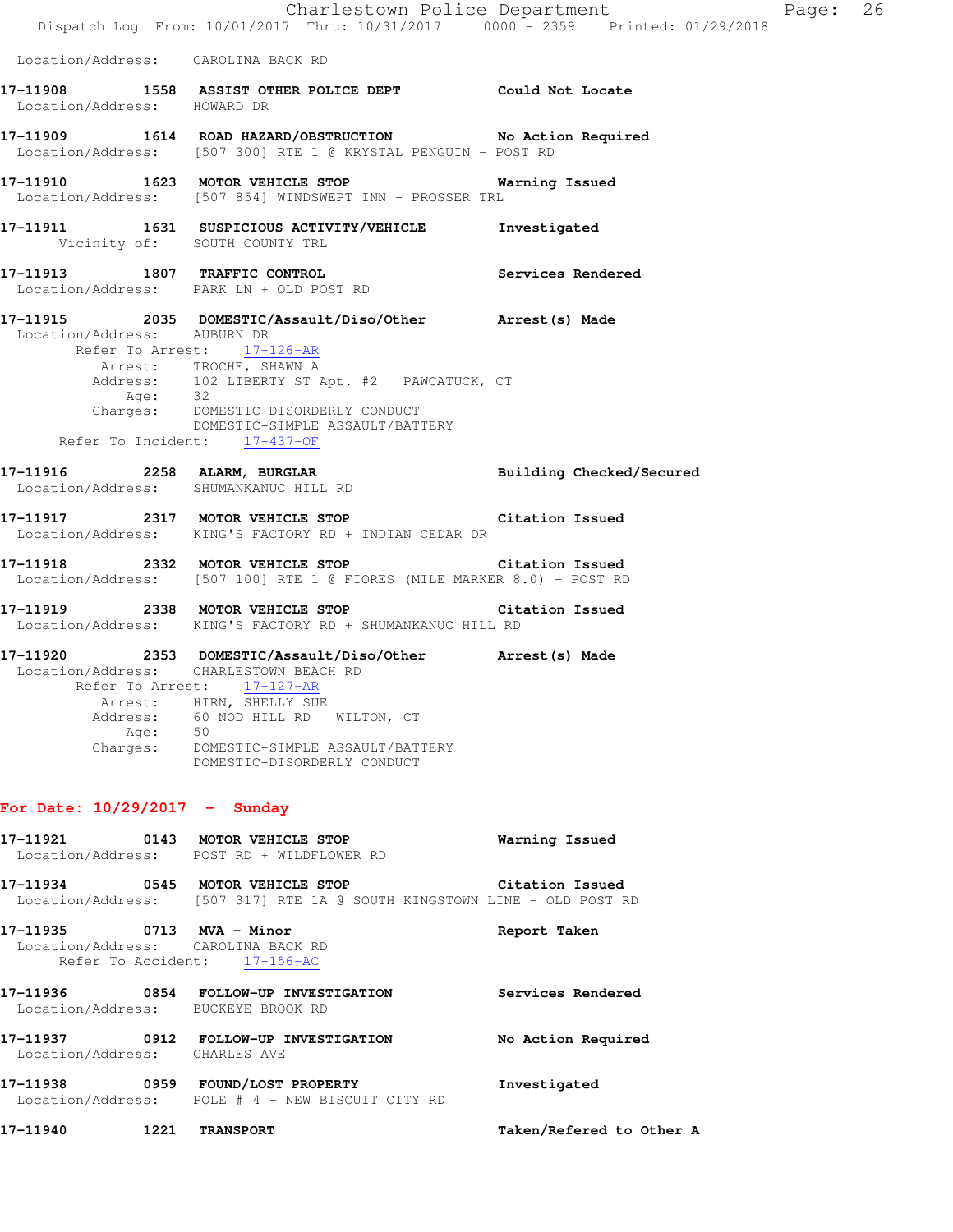|                                                                  | Charlestown Police Department                                                                                                                             | Page: 27                 |  |
|------------------------------------------------------------------|-----------------------------------------------------------------------------------------------------------------------------------------------------------|--------------------------|--|
|                                                                  | Dispatch Log From: 10/01/2017 Thru: 10/31/2017 0000 - 2359 Printed: 01/29/2018<br>Location/Address: [507 642] CHARLESTOWN POLICE DEPARTMENT - OLD POST RD |                          |  |
|                                                                  |                                                                                                                                                           |                          |  |
|                                                                  | 17-11941 1249 SUSPICIOUS ACTIVITY/VEHICLE Investigated<br>Location/Address: DRIFTWOOD DR                                                                  |                          |  |
|                                                                  | 17-11942 1943 ALARM, BURGLAR 1998 Building Checked/Secured<br>Location/Address: [507 364] CROTTY AND SONS AUTO BODY - SOUTH COUNTY TRL                    |                          |  |
|                                                                  | 17-11943 2110 ROAD HAZARD/OBSTRUCTION<br>Location/Address: SOUTH COUNTY TRL + HONEY LOCUST DR                                                             | Removed Hazard           |  |
|                                                                  | 17-11944 2129 ROAD HAZARD/OBSTRUCTION Services Rendered<br>Vicinity of: [507 19] CHARLESTOWN ELEMENTARY SCHOOL - CAROLINA BACK RD                         |                          |  |
| 17-11945 2153 ALARM, FIRE<br>Location/Address: NORTH CASTLE WAY  |                                                                                                                                                           | Services Rendered        |  |
| Vicinity of: [507 397] CEDAR RD                                  | 17-11946 2202 ROAD HAZARD/OBSTRUCTION Services Rendered                                                                                                   |                          |  |
| Vicinity of: CAROLINA BACK RD                                    | 17-11947 2205 ROAD HAZARD/OBSTRUCTION Removed Hazard                                                                                                      |                          |  |
| 17-11949 2227 OFFICER WANTED<br>Location/Address: TOADSTOOL KNL  |                                                                                                                                                           | Services Rendered        |  |
|                                                                  | 17-11950 2229 ROAD HAZARD/OBSTRUCTION Removed Hazard<br>Location/Address: POST RD + WILDFLOWER RD                                                         |                          |  |
| Location/Address: WEST WILLOW LN                                 | 17-11951 2246 ALARM, BURGLAR                                                                                                                              | No Action Required       |  |
| 17-11953 2305 OFFICER WANTED<br>Location/Address: WEST WILLOW LN |                                                                                                                                                           | Services Rendered        |  |
| Location/Address: DOWD DR                                        | 17-11954 2321 ALARM, BURGLAR                                                                                                                              | Building Checked/Secured |  |
| Location/Address: OLD COACH RD                                   | 17-11955 2322 ROAD HAZARD/OBSTRUCTION Services Rendered                                                                                                   |                          |  |
|                                                                  | 17-11956 2357 ROAD HAZARD/OBSTRUCTION Services Rendered<br>Location/Address: CAROLINA BACK RD + OLD MILL RD                                               |                          |  |

# **For Date: 10/30/2017 - Monday**

|                                                                  | 17-11957 0044 ROAD HAZARD/OBSTRUCTION Services Rendered<br>Location/Address: SOUTH COUNTY TRL + JACOB PERRY DR |                          |
|------------------------------------------------------------------|----------------------------------------------------------------------------------------------------------------|--------------------------|
| 17-11958 0332 ALARM, BURGLAR                                     | Location/Address: [507 478] WEST BEACH RD                                                                      | Building Checked/Secured |
| 17-11960 0638 MVA - Minor                                        | Vicinity of: SOUTH COUNTY TRL<br>Refer To Accident: 17-159-AC                                                  | Investigated             |
| 17-11962 0656 SEX OFFENSES                                       | Location/Address: [507 552] OLD COACH RD<br>Refer To Incident: 17-438-OF                                       | Report Taken             |
| Location/Address: POND MEADOW RD                                 |                                                                                                                | Investigated             |
| Location/Address: SOUTH COUNTY TRL                               | 17-11964 0710 ROAD HAZARD/OBSTRUCTION                                                                          | <b>Services Rendered</b> |
| 17-11965 0734 POLICE INFORMATION<br>Location/Address: SHIRLEY DR |                                                                                                                | Investigated             |
| 17-11966 - 17-11                                                 | 0745 POLICE INFORMATION                                                                                        | Taken/Refered to Other A |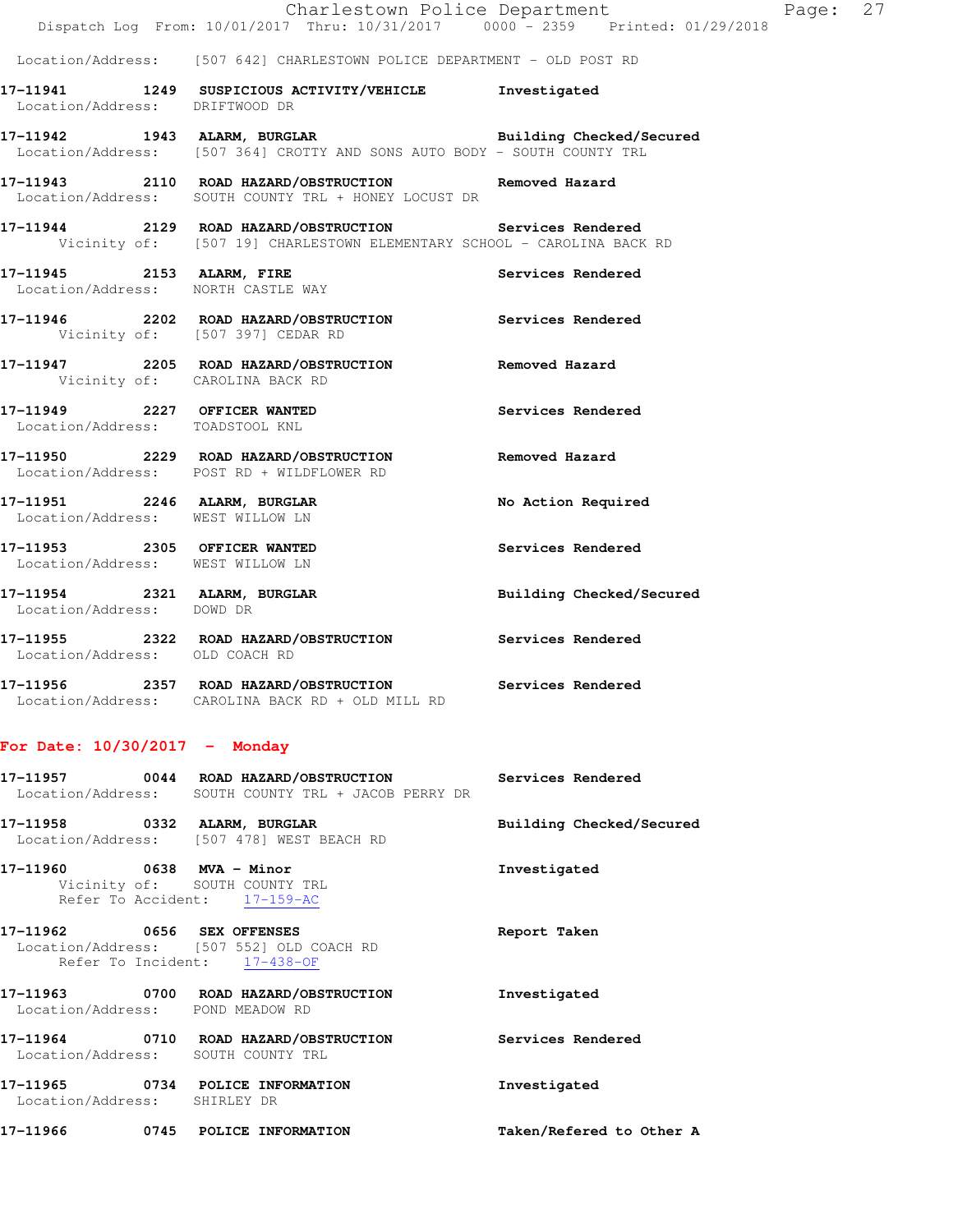|                                                                         | Dispatch Log From: 10/01/2017 Thru: 10/31/2017 0000 - 2359 Printed: 01/29/2018                                                                                                                         | Charlestown Police Department<br>Page: 28                                                                   |  |
|-------------------------------------------------------------------------|--------------------------------------------------------------------------------------------------------------------------------------------------------------------------------------------------------|-------------------------------------------------------------------------------------------------------------|--|
| Location/Address: SHUMANKANUC HILL RD                                   |                                                                                                                                                                                                        |                                                                                                             |  |
| Location/Address: HEALEY BROOK DR                                       | 17-11967 0800 POLICE INFORMATION                                                                                                                                                                       | Taken/Refered to Other A                                                                                    |  |
| Location/Address: SHIRLEY DR                                            | 17-11968 0801 POLICE INFORMATION                                                                                                                                                                       | Taken/Refered to Other A                                                                                    |  |
| Location/Address: ROSS HILL RD                                          | 17-11969 0830 ROAD HAZARD/OBSTRUCTION Services Rendered                                                                                                                                                |                                                                                                             |  |
| Location/Address: SAND HILL RD                                          | 17-11970 0926 ROAD HAZARD/OBSTRUCTION Services Rendered                                                                                                                                                |                                                                                                             |  |
| Location/Address: ROSS HILL RD                                          | 17-11971 1004 ASSIST OTHER AGENCY Services Rendered                                                                                                                                                    |                                                                                                             |  |
|                                                                         | 17-11972 1117 FIRE, OTHER 110RE TREE AND THE TREE TRISTAL TRIST TRISTAL TRISTAL TRISTAL INCOLLECTION TO THE TO<br>Location/Address: [507 435] SOUTH SHORE MENTAL HEALTH CHARLESTOWN HOUS - OLD POST RD |                                                                                                             |  |
|                                                                         | 17-11973 1126 ROAD HAZARD/OBSTRUCTION Taken/Refered to Other A<br>Location/Address: [507 256] D&L LOBSTER EXPRESS - ROSS HILL RD                                                                       |                                                                                                             |  |
| 17-11974 1210 VANDALISM<br>Location/Address: TOWN DOCK RD               |                                                                                                                                                                                                        | Investigated                                                                                                |  |
| Refer To Incident: 17-439-OF                                            | 17-11976 1231 ASSIST CITIZEN<br>Location/Address: RIGHT OF WAY # 1 - SHIRLEY DR                                                                                                                        | Report Taken                                                                                                |  |
|                                                                         | 17-11978 1306 MOTOR VEHICLE COMPLAINT Could Not Locate<br>Location/Address: POST RD + SOUTH COUNTY TRL                                                                                                 |                                                                                                             |  |
| Location/Address: BUCKEYE BROOK RD                                      | 17-11979 1326 WELL BEING CHECK                                                                                                                                                                         | Investigated                                                                                                |  |
|                                                                         | 17-11980 1424 FIRE, OTHER                                                                                                                                                                              | False Alarm<br>Location/Address: [507 530] NARRAGANSETT INDIAN FOUR WINDS COMMUNITY CENT - SOUTH COUNTY TRL |  |
| Location/Address: MAPLE LAKE FARM RD                                    | 17-11981 1553 MOTOR VEHICLE STOP                                                                                                                                                                       | <b>Warning Issued</b>                                                                                       |  |
| Refer To Incident: 17-440-OF                                            | 17-11982 1604 FOLLOW-UP INVESTIGATION Services Rendered<br>Location/Address: [507 642] CHARLESTOWN POLICE DEPARTMENT - OLD POST RD                                                                     |                                                                                                             |  |
| Location/Address: [507 428] TAMANACO DR<br>Refer To Incident: 17-441-OF | 17-11983 1708 LARCENY                                                                                                                                                                                  | Report Taken                                                                                                |  |
|                                                                         | 17-11984 1723 POLICE INFORMATION No Action Required<br>Location/Address: [507 372] SOUTH SHORE MENTAL HEALTH - OLD POST RD                                                                             |                                                                                                             |  |
| 17-11985 1736 TRESPASSING<br>Location/Address: BISCUIT CITY RD          |                                                                                                                                                                                                        | Investigated                                                                                                |  |
| 17-11987 1801 WELL BEING CHECK<br>Location/Address: SOUTH COUNTY TRL    |                                                                                                                                                                                                        | Investigated                                                                                                |  |
| Location/Address: SOUTH COUNTY TRL                                      | 17-11988 1845 FOLLOW-UP INVESTIGATION                                                                                                                                                                  | Services Rendered                                                                                           |  |
| 17-11989 1943 TRAFFIC CONTROL                                           | Location/Address: POST RD + ROSS HILL RD                                                                                                                                                               | Services Rendered                                                                                           |  |
|                                                                         | 17-11992 2207 ALARM, BURGLAR<br>Location/Address: [507 678] SANDPIPER LN                                                                                                                               | Building Checked/Secured                                                                                    |  |
| 17-11993 2208 TRAFFIC CONTROL                                           | Location/Address: POST RD + EAST BEACH RD                                                                                                                                                              | Services Rendered                                                                                           |  |